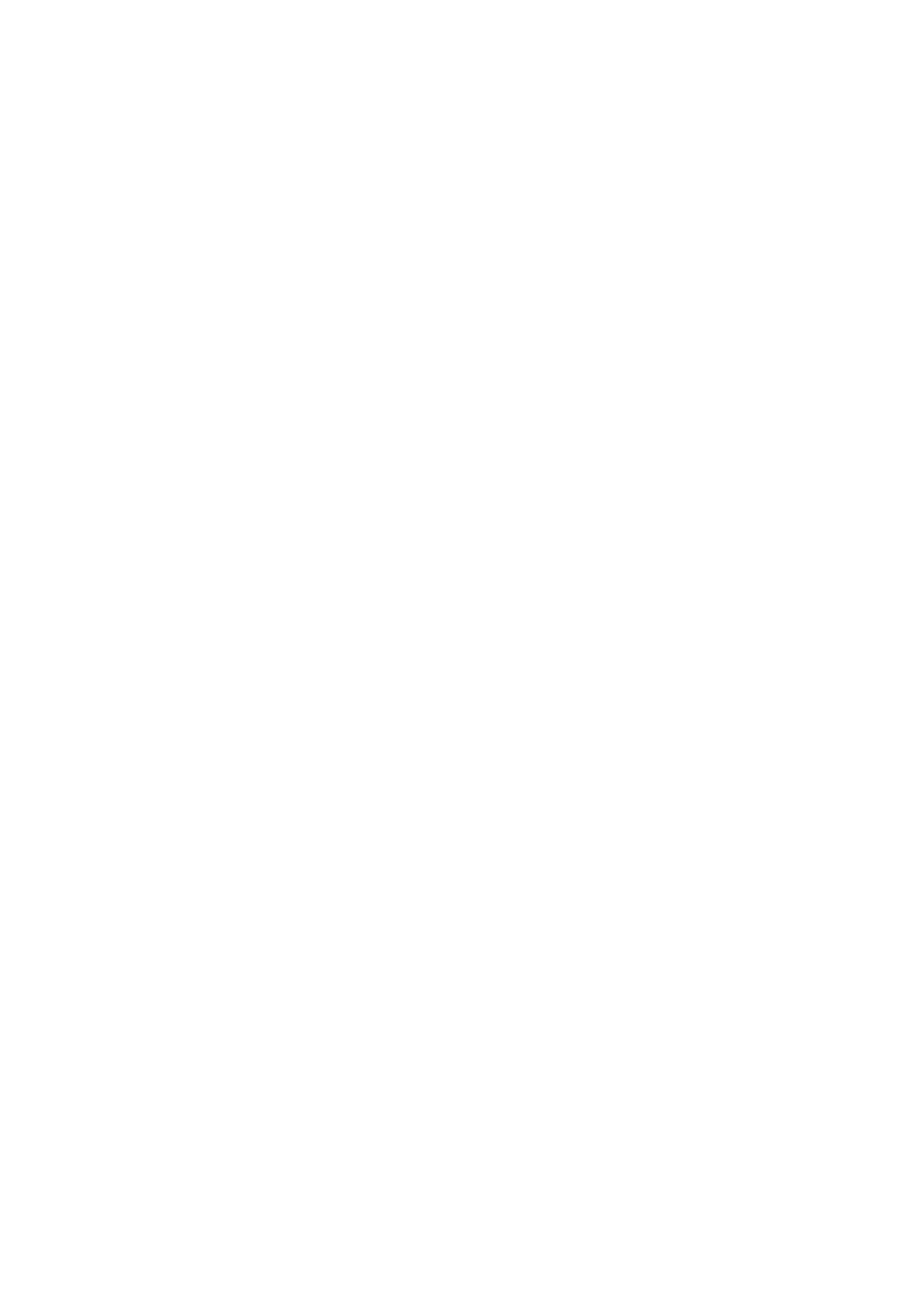**FAUNA & FLORA INTERNATIONAL (FFI)**, founded in 1903 and the world's first international conservation organization, acts to conserve threatened species and ecosystems worldwide, choosing solutions that are sustainable, are based on sound science and take account of human needs.

**THE GLOBAL TREES CAMPAIGN** is a joint initiative developed by FFI and the UNEP World Conservation Monitoring Centre in partnership with a wide range of other organizations around the world. The aim of the Campaign is to save the world's most threatened trees and the habitats in which they grow through the provision of information, delivery of conservation action and support for sustainable use.

**THE IUCN/SSC GLOBAL TREE SPECIALIST GROUP** forms part of the Species Survival Commission (SSC), the largest of IUCN's six volunteer commissions with a global membership of 8000 experts. SSC advises IUCN and its members on the wide range of technical and scientific aspects of species conservation and is dedicated to securing a future for biodiversity. The aims of the IUCN/ SSC Global Tree Specialist Group are to promote and implement global red listing for trees and act in an advisory capacity to the FFI/UNEP-WCMC Global Trees Campaign.

#### **SPONSOR**

Financial support provided by Defra (the UK Government Department for Environment, Food and Rural Affairs) for the development of this document is gratefully acknowledged. Defra is supporting the Convention on Biological Diversity Global Strategy for Plant Conservation (GSPC) through the Plant Diversity Challenge in the UK and through active involvement in and support for research, policies and projects overseas. This document is presented as a contribution to Target 2 of the GSPC.

#### **ACKNOWLEDGEMENTS**

Thanks to Craig Hilton-Taylor, Wendy Strahm and Legesse Negash for comments on this document.

#### **COMPILERS**

**Jose Luis Vivero**, member of the IUCN/SSC Global Tree Specialist Group

**Dr Ensermu Kelbessa**, Curator, the National Herbarium, Department of Biology, Faculty of Science, Addis Ababa University, Addis Ababa, Ethiopia

**Professor Sebsebe Demissew**, Director, the National Herbarium, Department of Biology, Faculty of Science, Addis Ababa University, Addis Ababa, Ethiopia

**Edited by** Georgina Magin and Sara Oldfield.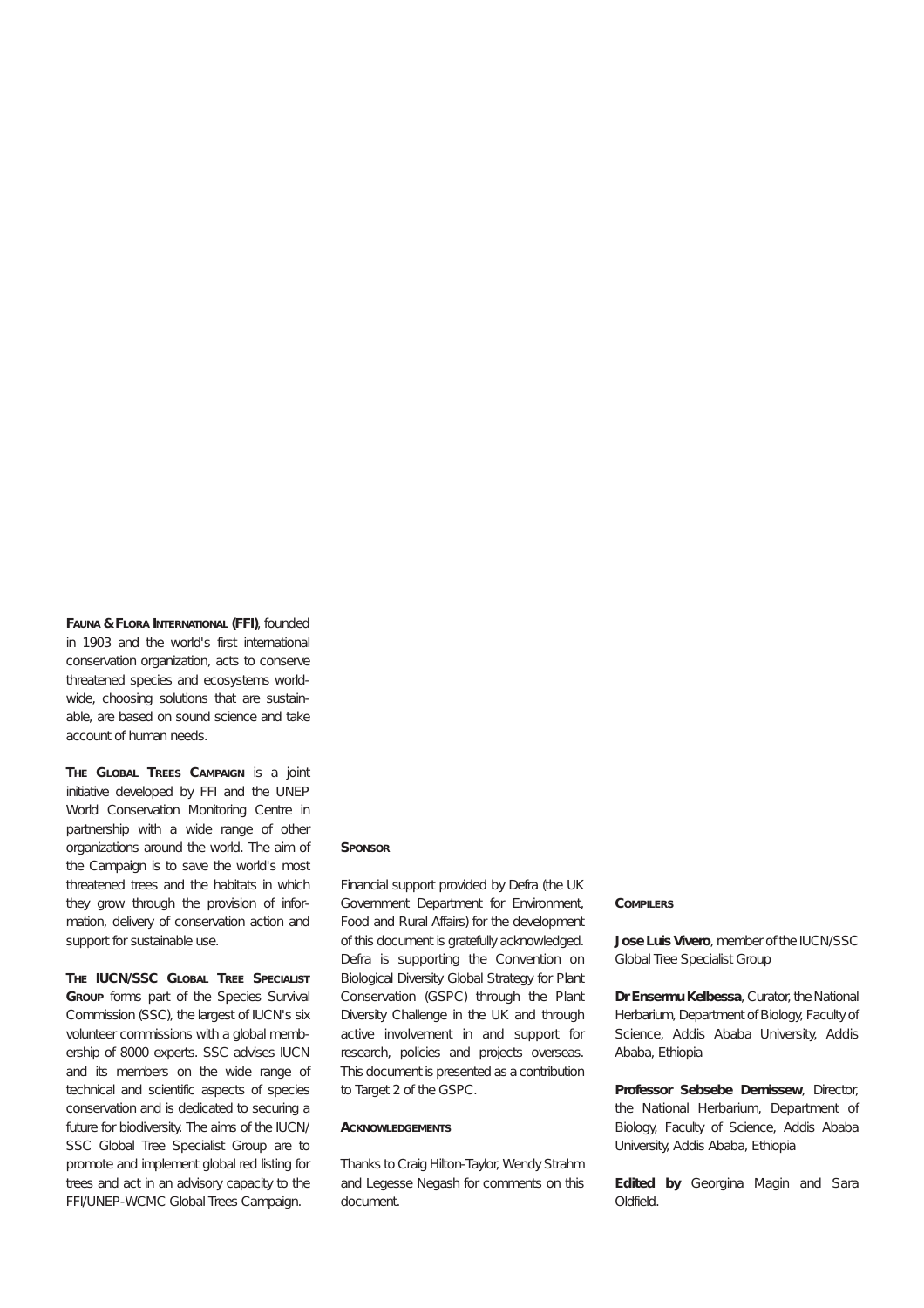# The Red List of Endemic Trees & Shrubs of Ethiopia and Eritrea

Jose Luis Vivero, Ensermu Kelbessa and Sebsebe Demissew









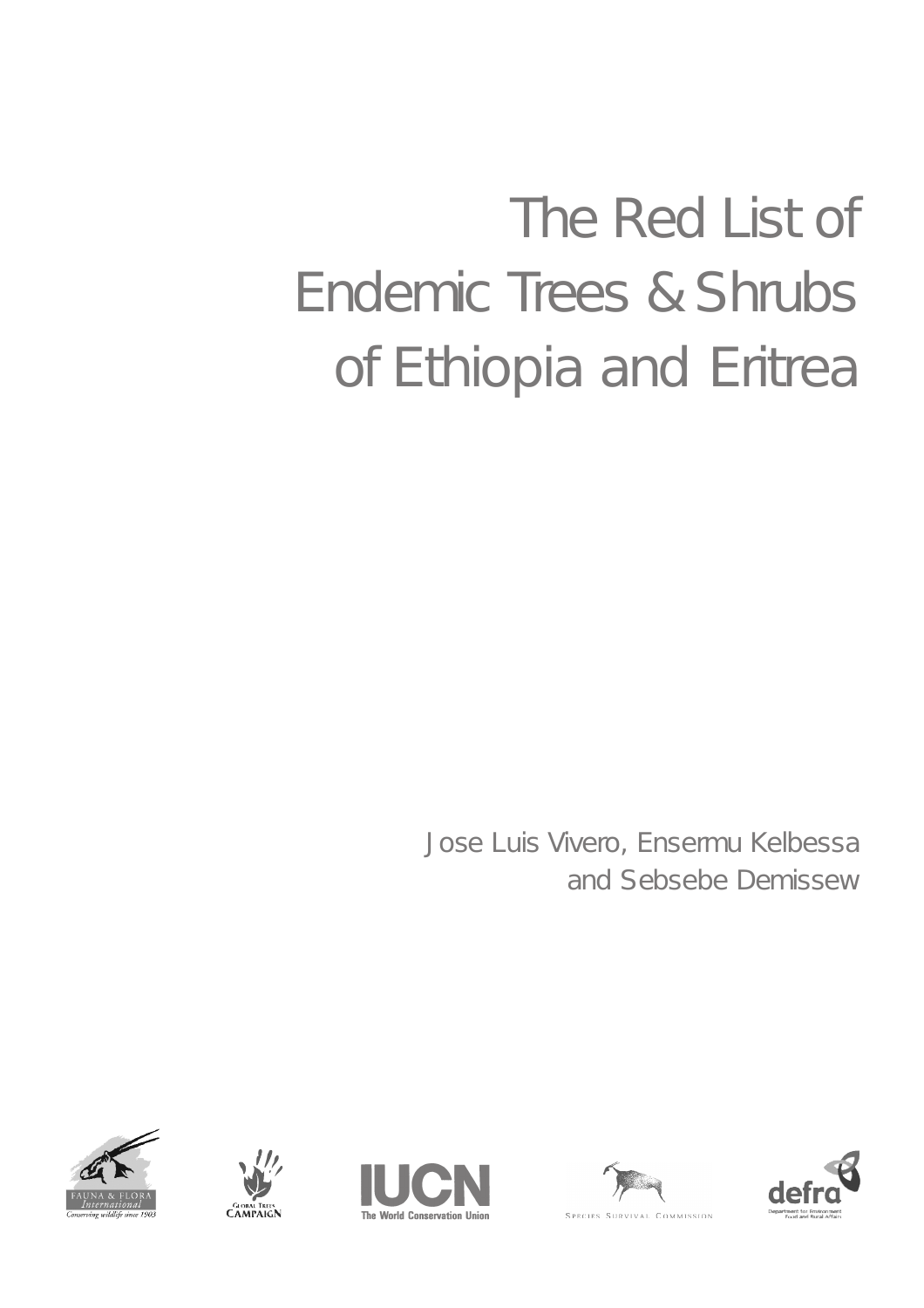# **Contents**

| Foreword                                                               | 3  |
|------------------------------------------------------------------------|----|
| Introduction                                                           | 4  |
| References                                                             | 8  |
| Map and Abbreviations                                                  | 10 |
| <b>RED LIST OF ENDEMIC TREES AND SHRUBS</b><br>OF ETHIOPIA AND ERITREA |    |
| Threatened and Near Threatened<br>endemic species                      | 11 |
| Least Concern endemic species                                          | 18 |
| ANNEX                                                                  |    |
| <b>IUCN Red List Categories and Criteria</b>                           | 20 |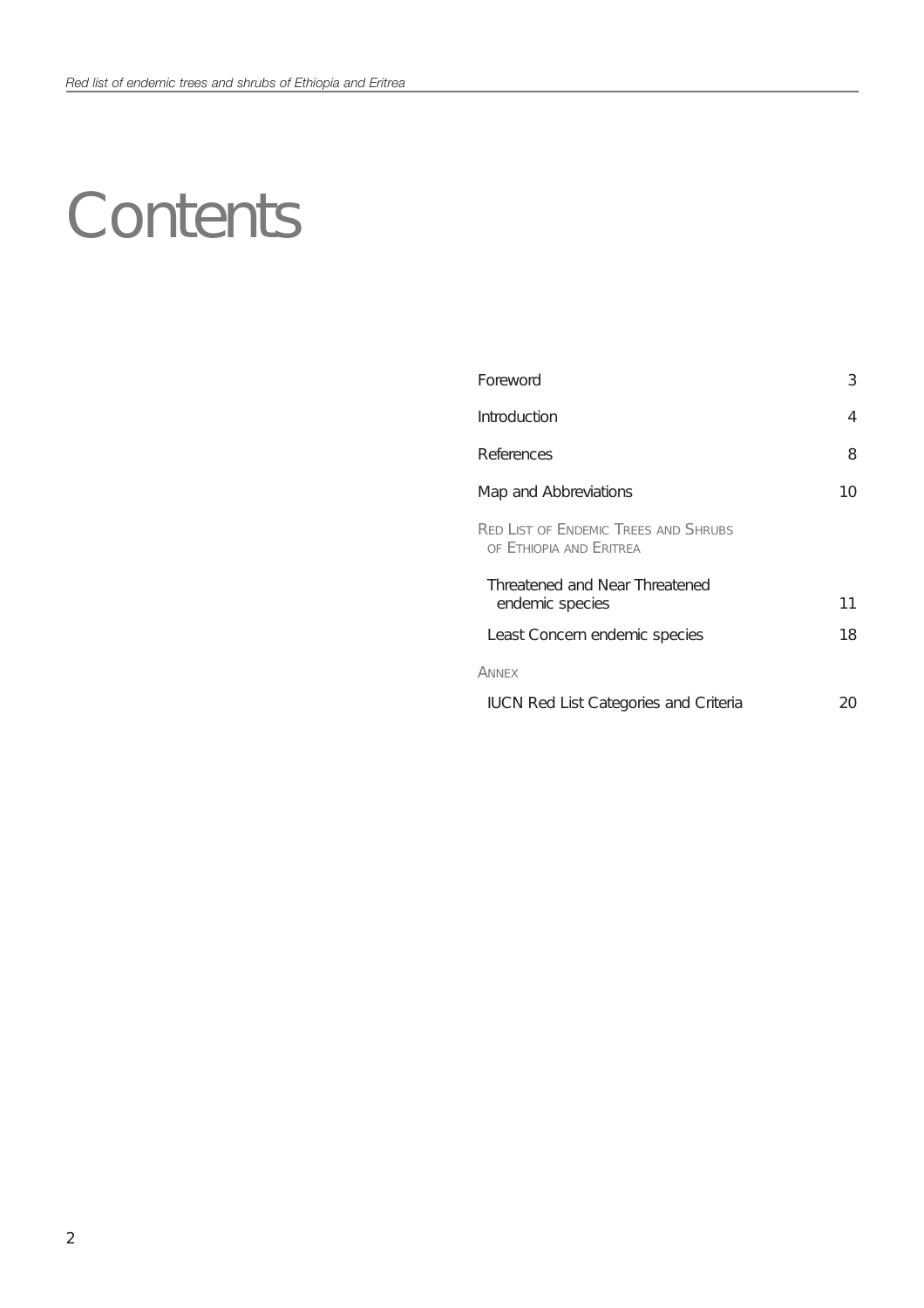# Foreword

Trees are important to the well-being of<br>people in every country of the world,<br>providing essential ecological, econ-<br>omic and cultural services. The first global rees are important to the well-being of people in every country of the world, providing essential ecological, econassessment of the conservation status of trees worldwide indicated that around 8000 tree species are threatened with extinction. This information was published in 1998 in *The World List of Threatened Trees* (Oldfield *et al*. 1998) and was subsequently incorporated into the IUCN Red List. Tree species currently form 68 percent of the plant species included in the IUCN Red List but there are many more tree species that remain to be evaluated. The IUCN/SSC Global Tree Specialist Group was established in 2003 to take on the important role of assessing the global conservation status of trees.

The collection of information on tree species of conservation concern is vital for planning conservation action. The second role of the IUCN/SSC Global Tree Specialist Group is to act as an advisory body for the Global Trees Campaign, which aims to save the world's most threatened tree species and the habitats where they grow. The Campaign was developed by Fauna & Flora International (FFI) and the UNEP World Conservation Monitoring Centre in direct response to the publication of *The World List of Threatened Trees*.

The Global Trees Campaign provides an important practical mechanism for implementation of the Global Plant Conservation Strategy of the Convention on Biological Diversity. Global tree red listing contributes directly to Target 2 of the Strategy, which calls for a provisional list of threatened plant species by 2010. In many ways Target 2 underpins the other ambitious targets, which relate to *in-situ* and *ex-situ* conservation,

and sustainable use and trade in plants. Projects of the Global Trees Campaign carried out in partnership with organizations and individuals around the world help to deliver these various targets. The projects contribute to halting the loss of forest biodiversity and the provision of support to rural livelihoods.

The Global Tree Specialist Group is committed to undertaking a global assessment of the conservation status of tree species. We are working on both a taxonomic and regional basis, making the most of available resources and expertise. Publication of the results of the global assessment will be undertaken as components of the work are completed. This will ensure that regular indicators of progress are produced, updated tree conservation data are made widely available and that tree conservation initiatives around the world can be supported. This first publication, the *Red List of Endemic Trees and Shrubs of Ethiopia and Eritrea*, summarizes currently available information and makes a strong plea for further research and conservation action. Comments and the submission of further information on the species included in this list are most welcome.

> Sara Oldfield Chair of the IUCN/SSC Global Tree Specialist Group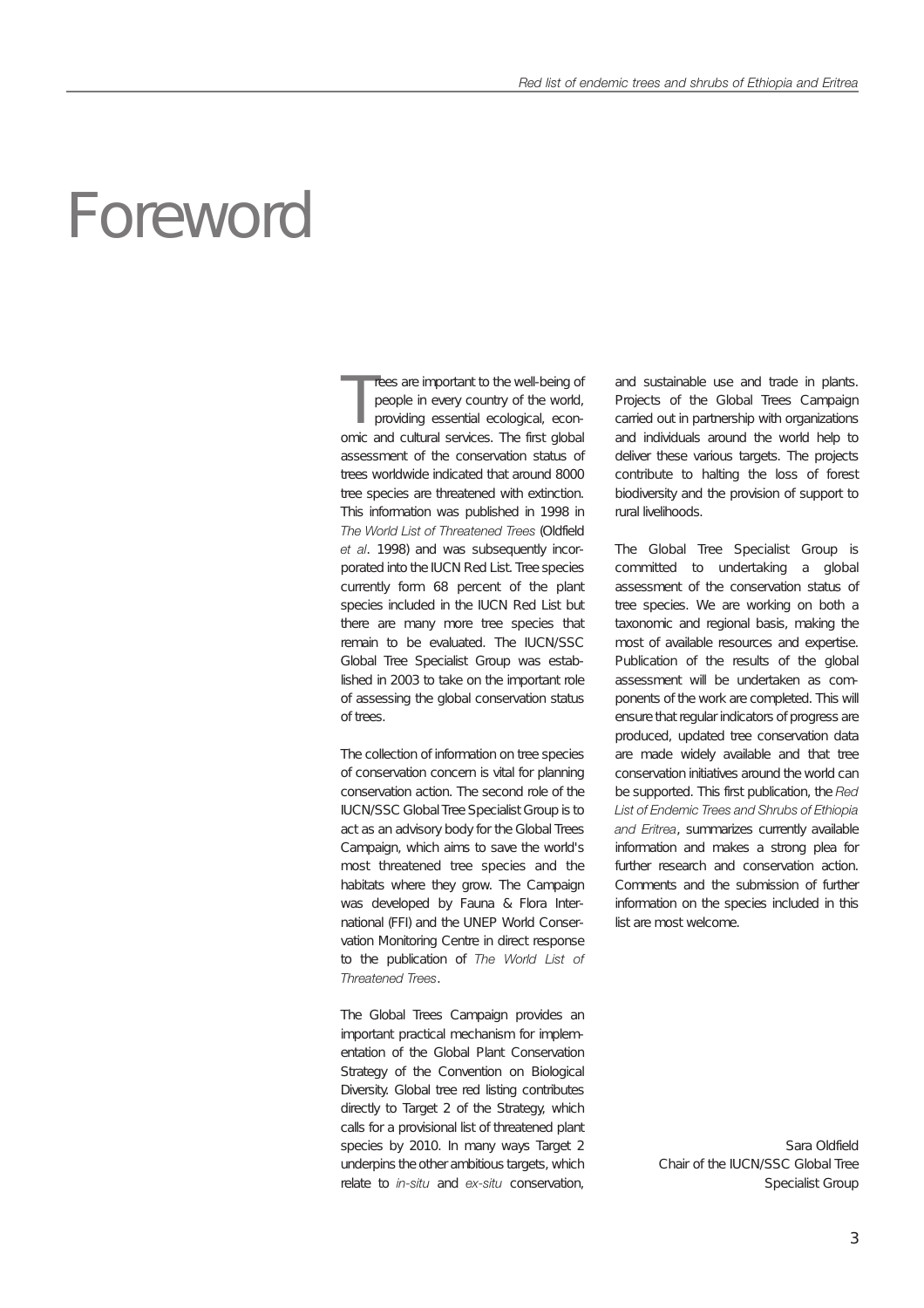## Introduction

 $\sqrt{\frac{1}{2}}$ he countries of Ethiopia and Eritrea, situated in the Horn of Africa, possess one of the richest assemblages of plants in the African continent. In this mountainous and geologically active territory, Afromontane habitats and Somali-Masai savannas among others have combined to create a unique regional identity. The richness and endemicity of the floral biodiversity have been noted by many authors (Friis *et al*. 2001, Thulin 2004, Vivero 2003, Williams *et al*. 2004). The Horn of Africa (Ethiopia, Eritrea, Djibouti and Somalia) is a major centre of plant diversity and endemism (Davis *et al*. 1994), harbouring more than 8000 plant species, with 24 percent endemic to the region (Friis *et al*. 2003). The region is not just rich in endemic species but also in native populations of useful or economically important plants and their relatives (Harlan 1969, Tewolde Berhan 1991, Zohary 1970). Tree species are of particular importance in this region of low forest cover.

The plants of Ethiopia and Eritrea are generally studied together because of the historical and biogeographical links between the countries. They are covered by the ongoing Flora of Ethiopia and Eritrea project. Together they have a wild flora of some 7000 taxa (Vivero *et al*. 2005). The tree flora consists of an estimated 1100 species (Demel *et al*. 2000).

In Ethiopia and Eritrea, environmental degradation and deforestation have been taking place for centuries. High rates of habitat destruction due to natural hazards, civil conflicts and the subsequent displacement of people have been particular problems in recent years. With mounting demographic pressure on diminishing natural resources, trees are still being cleared at an alarming rate to open up land for agriculture and livestock production. Tree cutting for fuelwood and construction materials is also a significant threat. More than 90 percent of the total energy of the

two countries comes from biomass, with fuelwood being the highest component (Vivero 2001). In addition, Ethiopia has the largest population of livestock in Africa; thus grazing pressure has increased the rate at which tree and shrub species are becoming scarcer. Extinction processes may be hastened by the extremely narrow distribution and limited ecological tolerance of some species in this region.

As yet no complete red list of plants has been compiled for Ethiopia and Eritrea and neither country has a national red list. Partial lists of threatened plants have been published for Afroalpine, endemic or woody taxa (Ensermu *et al*. 1992, Friis 1992, Hedberg 1957, Viswanathan 1986). The *1997 IUCN Red List of Threatened Plants* (Walter & Gillett 1998) included 163 species from Ethiopia and Eritrea, with 48 woody taxa. *The World List of Threatened Trees* (Oldfield *et al*. 1998) included 22 species. Currently 56 species are included in the *2004 IUCN Red List of Threatened Species* (IUCN 2004), all of them woody plants, of which 20 are threatened. The information on 135 endemic taxa presented in this report provides significant new information for inclusion in the IUCN Red List.

#### **SOCIAL AND FOOD SECURITY CONSIDERATIONS**

Ethiopia is one of the countries with the highest prevalence of hunger, poverty and destitution in the world. The situation is similar in Eritrea. Poor and vulnerable people generally lack the opportunity to preserve biodiversity and they are often forced to use natural resources in an unsustainable way, as a source of food, fuel or income. Useful endemic trees and shrubs that are under threat in the wild include *Erythrina burana*, *Senecio myriocephalus* and *Solanecio gigas,* which is used as hedge plants around household yards; *Boswellia pirottae*, a source of incense and fuelwood, and *Maytenus addat*, used for fuel, medicine and timber.

*Hagenia abyssinica*, formerly one of the commonest high-altitude forest trees in Ethiopia, is nowadays reduced to scattered individuals in mountain areas. The bark, flowers and roots of this species are highly valued for medicinal purposes, used as a drug to treat intestinal parasites. The shrub *Taverniera abyssinica*, another important medicinal species, is threatened by collecting. It is sold in urban markets as a cure for stomach cramps and fever.

Wood products represent a major proportion of building materials, furniture, agricultural tools and household energy for the rural poor of Ethiopia and Eritrea. In addition, forest products such as gums, incense, resins, spices, honey and wax from beekeeping play an important role in the consumption patterns and income diversification of rural communities (Vivero 2001). The role of these products in rural communities remains poorly documented. In addition to having an important local market, some of Ethiopia's forest products are exported, including honey and about half of the officially traded volumes of gums and incense. Hence they are likely to contribute significantly to rural household economies. Much harvesting of forest products is undertaken by people who combine this with some form of agriculture. Generally collecting takes place in secondary forests, bush fallow or farm bush rather than in pristine forests. In many situations, fallow vegetation, farm bush and even the forest itself are actively managed by local users to conserve or encourage species of value, and to make the resource easier to use (Jagger & Pender 2000).

Another important consideration in the use of rare and declining wild plant taxa is their value as food. Consumption is a key issue for many species, considering the high levels of malnutrition and extreme poverty suffered by most Ethiopians. Edible wild plants make a major contribution to the dietary intake of rural people during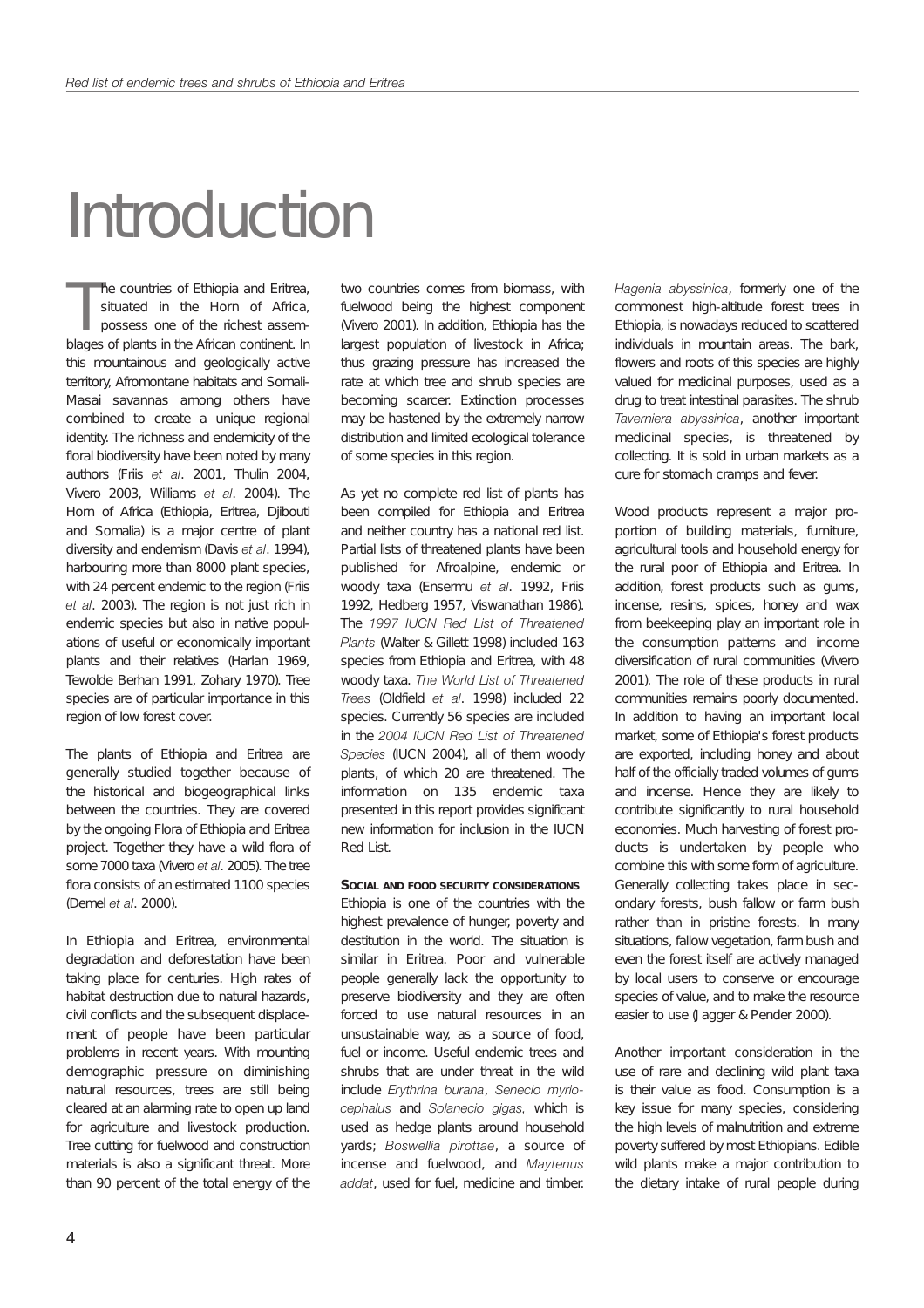times of food shortage. Hence, the consumption of wild plants is a necessary part of the strategies adopted by people in order to survive a harsh environment (UNDP-EUE 1999, Guinand & Lemessa 2000). Famine foods are plants consumed only at times of food stress, namely drought, war and other hardship (Getahun 1974). Famine foods characteristically are more energy-rich; however they often require complicated and time-consuming processing and they often have an unappealing taste. Some threatened woody plants are commonly considered as edible for hungry people, such as the endemic *Moringa rivae* subsp. *longisiliqua* (VU) or the near endemic *Cordeauxia edulis* (VU), see Box 1.

Successful strategies to conserve these plants should involve actions such as local cultivation, non-destructive harvesting techniques and use of alternative species, based on awareness campaigns, capacity building, knowledge and local empowerment in resource management.

#### **RED LISTING FOR CONSERVATION ACTION**

Assessment of the conservation status of the woody taxa of Ethiopia and Eritrea is an important first step in planning conservation and sustainable use activities. This preliminary publication is a product of a red list initiative which was started in 2000 by Jose Luis Vivero, and subsequently supported by the two main researchers of the National Herbarium, Dr Ensermu Kelbessa and Professor Sebsebe Demissew. The rationale behind this endeavour was the need to build on the scanty information available about threatened plants of Ethiopia and Eritrea, and to stimulate conservation interest in, and action for, the many rare and endemic species found in the area.

A list of threatened endemic plants was prepared and presented at the XVII Association pour l'Etude Taxonomique de la Flore d'Afrique Tropicale (AETFAT) meeting, held in Addis Ababa (Vivero *et* *al.* 2005). Information on endemic woody plants has been extracted from that list for inclusion in this report. It is hoped that publication of this preliminary document will elicit comments and the submission of further information on these species, which can be included in the final information incorporated into the IUCN Red List.

The taxonomy, nomenclature and floristic regions used in this document have been drawn from the published volumes of the *Flora of Ethiopia and Eritrea* (Hedberg & Edwards 1989, Hedberg *et al*. in press, Edwards *et al*. 1995, 1997, 2000) and from the manuscripts under preparation for this flora. The provinces are the old administrative regions of Ethiopia, which have already been used for phytogeographical purposes (Friis *et al*. 2001, Nordal *et al*. 2001). In addition, a detailed search of herbarium specimens was conducted to validate areas of occurrence and taxonomic doubts. Some other unpublished materials were also used to complement the existing data.

Initial effort has focused on the strictly endemic plant species, which are a special responsibility for Ethiopia and Eritrea. Endemic species were identified through reviewing more than 6000 species from 200 families. There are 428 endemic and near endemic woody taxa in Ethiopia and

Eritrea, of which 107 are trees and 321 are shrubs. In this report, IUCN Red List Categories and Criteria are given for 135 endemic taxa. These 135 threatened woody taxa (31 trees and 104 shrubs) represent 13 percent of the total woody plant flora estimated for the *Flora of Ethiopia and Eritrea* area (Demel *et al*. 2000). Work is ongoing for the near endemic taxa (those also present in neighbouring countries, namely Djibouti, Somalia, Sudan and/or Kenya) and trees that are used commercially. Finally, plant species that are not globally threatened but have restricted ranges in Ethiopia and Eritrea (locally threatened plants) will be assessed.

The conservation status assessment was primarily based on literature review, herbarium data and experience-based knowledge of the authors. For many taxa, the available information or herbarium data were very scarce, with many known only from the type collection. Since this is the first assessment for many taxa and is based on scanty information, a precautionary approach was used, as recommended by IUCN (IUCN 2005). Only IUCN criteria A2cd, B1a, b(i,ii,iii,iv) and B2a, b(i,ii,iii,iv) were applied, as adequate information relating to other criteria was not available at the time of the study. The

#### **Box 1: The importance of** *Cordeauxia edulis* **in pastoral areas**

*Cordeauxia edulis* provides a good example of the importance of wild plants to communities living in hostile regions. It is a leguminous shrub found in semi-arid bushland on sandy soils of Somalia and Ethiopia (0-600 m). The roots go deep to tap underground water. It is used as firewood, fodder, bee forage, soil conservation, a living fence and for tannins. Both leaves and seeds are used. The seed is eaten raw, roasted or cooked. It has a sweetish agreeable taste and high nutritive value. From the leaves, a tea is brewed and the extract is also used as a dye. It used to be a common tree in the Somali region where nuts were used as food by pastoralists and leaves as an infusion. Nowadays it has become rare due to over-exploitation during famine and the species is considered to be Vulnerable. It has potential as a food crop to be planted in the driest areas of the region.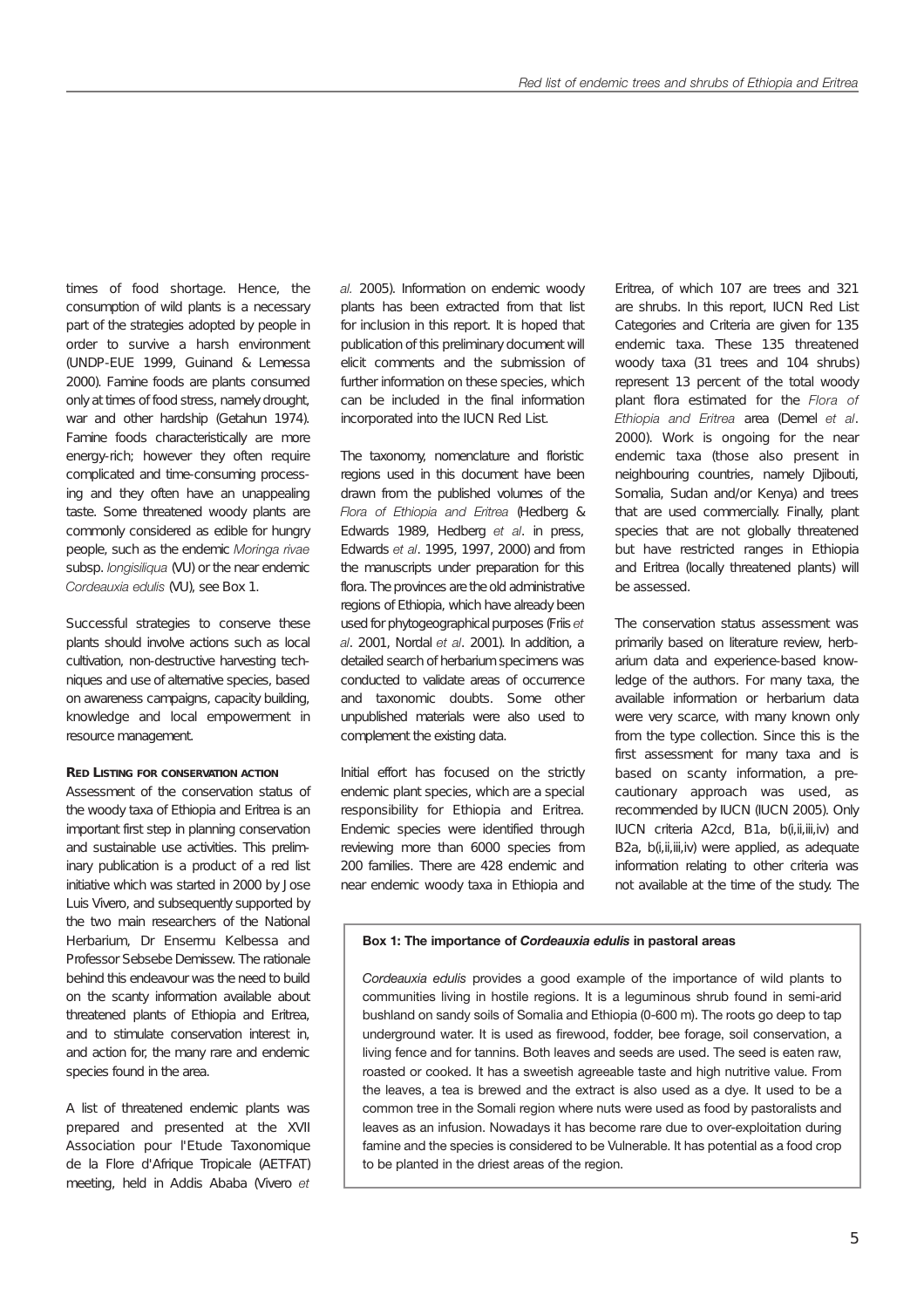category Extinct has not been used, due to lack of evidence of extinction for any species. Species have been assigned the higher risk categories if they are known only from a single or few localities, or they have not been collected for many years.

Criterion A relates to declining populations, with 1c being used when there is an observed, estimated or suspected reduction in the area of occupancy or extent of occurrence. Sub-criterion 1d was applied when levels of exploitation were considered a threat to the species survival. Geographic range size and fragmentation, criterion B, was the most frequently applied, either because of severe fragmentation or limited

number of locations (1a, 2a), or for continuing decline (1b, 2b). Only the first four qualifiers were used, as the number of mature individuals of a species was generally unknown.

#### **CURRENT CONSERVATION MEASURES FOR THREATENED TREES AND SHRUBS**

Information on the distribution and abundance of threatened plant species is of primary importance in the planning and implementation of biodiversity conservation activities. The need for attention to be focused on rare and threatened species is recognized within the objectives and implementing mechanisms of the main international biodiversity conventions, notably

#### **Box 2: The Forest Genetic Resources Conservation Project of Ethiopia**

The Forest Genetic Resources Conservation Project was launched in 1998. Undertaken by the Institute of Biodiversity Conservation and Research (IBCR), the major objectives are the following:

- $\square$  Developing a strategy/concept for the conservation of the Ethiopian forest genetic resources
- $\square$  Creating awareness among the public and the government
- $\square$  Building institutional capacity
- Establishing and maintaining a gene-bank and an *ex-situ* stand for the conservation of threatened indigenous trees and shrubs
- Establishing and managing suitable *in-situ* conservation sites.

The majority of the 58 Forest Priority Areas have been inventoried both biologically and socio-economically as a means to prioritize the forests for *in-situ* conservation efforts. The conservation of forest genetic resources is considered part of an integrated approach covering:

- $\square$  Implementation of sustainable forest management
- Conservation of forest genetic resources
- Development of tree improvement programmes
- □ Promotion of reforestation and afforestation.

As there is only limited knowledge on genetic variation, reproductive biology and seed physiology of most indigenous species of Ethiopia the emphasis has been on *in-situ* conservation.

Source: National Report to CBD on Forest Biological Diversity

the Convention on Biological Diversity (CBD). Both Ethiopia and Eritrea are parties to this Convention. Ethiopia became a party in 1994 and Eritrea in 1996, with its National Biodiversity Strategy and Action Plan published in 2000. Both countries are committed to the CBD Global Strategy for Plant Conservation.

Traditional conservation practices, present in many highland areas of Ethiopia, have contributed to the conservation of forest genetic resources for centuries. Some of these practices include farm forestry in the south-western highlands, tree-based soil and water management in Konso, and forest-based resources management in Borena. Furthermore, the Gedeo people have an ecologically sound land use system where fairly dense natural trees are left on farms in which coffee, false banana (enset) and other food crops are inter-cropped. The people of Tigray, North Shoa and North Wello are practising area closures where the regeneration of the natural vegetation is enhanced.

As yet no specific measures are being implemented in Ethiopia and Eritrea for the conservation of Critically Endangered plant species. No field research is being conducted to assess in detail the threat status of plants, and no plant conservation activity is undertaken in any of the various protected areas. Moreover, many parts of Ethiopia and Eritrea have not been thoroughly explored from a botanical perspective and the available information presented in Vivero *et al*. (2005) can be expected to show a bias towards the best collected areas. Indeed, there are high mountains (above 4000 m) that have never been explored by botanists and may harbour new species, given the high level of endemism of the Afroalpine flora (Hedberg 1994). Despite the threatened status of Ethiopia's rich and unique natural heritage, as a consequence of poverty, conflict and livestock pressure, scanty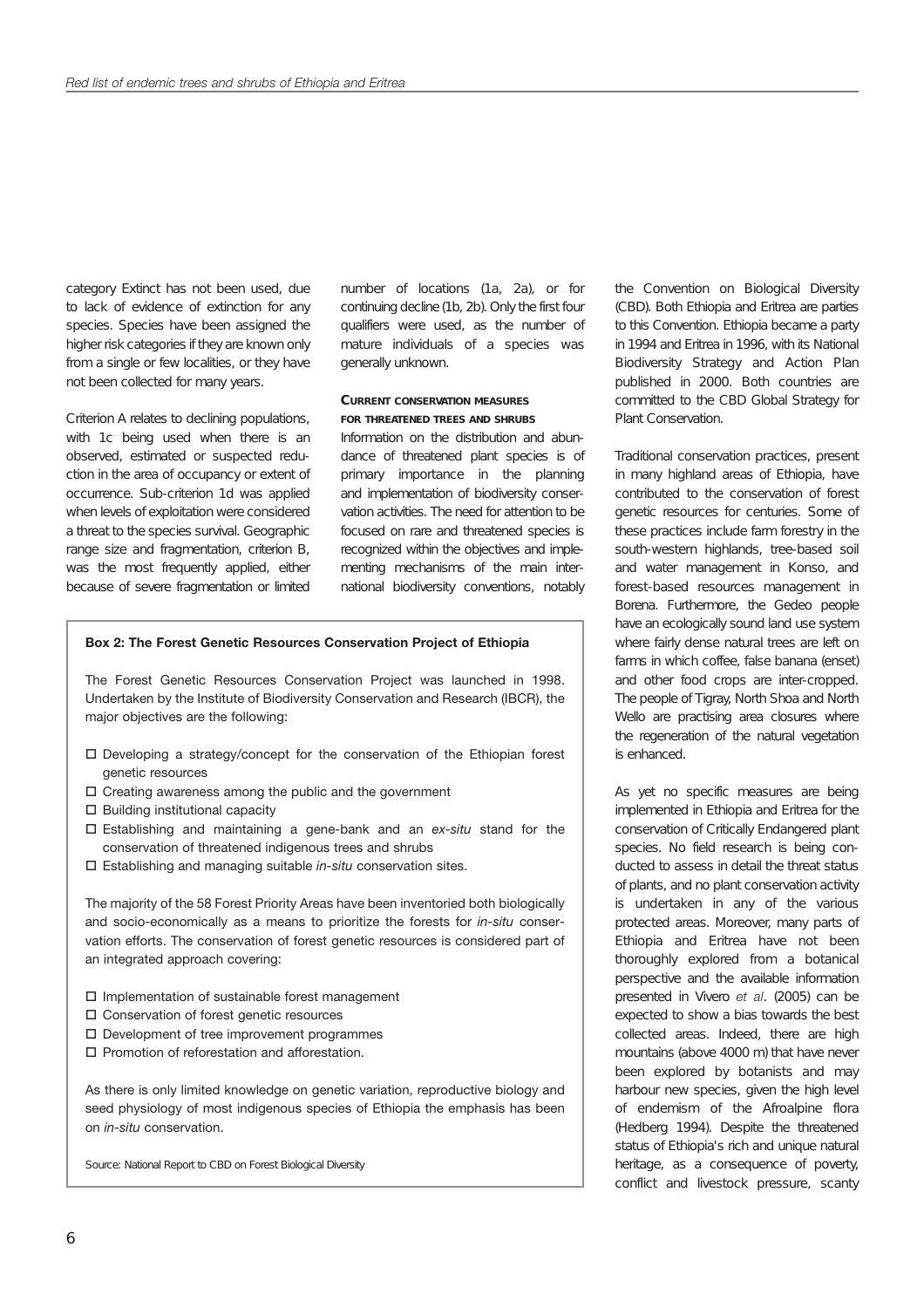funds are available to tackle biodiversity conservation issues.

#### **RECOMMENDATIONS FOR**

#### **FURTHER CONSERVATION ACTION**

As noted above, few plant conservation activities are presently undertaken in Ethiopia and Eritrea, despite the richness and threat status of the biodiversity in these countries. Not surprisingly, food security and poverty reduction projects and programmes are priorities for donor support. However, biodiversity is closely interwoven with poverty and hunger. Wild plant and animal products are sources of food, medicines, income-generating activities and building materials for poor rural households. In this sense, the rich biodiversity is one of the major assets local people have and it should be protected and exploited in a sustainable way.

Initiatives aiming to conserve plant diversity, such as the indigenous tree propagation centre described in Box 3, require urgent support. Funding is also being sought for an initiative promoted by two of the authors (Jose Luis Vivero and Ensermu Kelbessa) entitled *Conservation Atlas of Flora of Ethiopia and Eritrea*. The aim of this initiative is to provide information for the conservation and sustainable use of plant diversity in Ethiopia and Eritrea, including the most appropriate areas and strategies to conserve threatened flora, taking into consideration the livelihoods of vulnerable people and ensuring their participation. Outputs from this project would include species profiles for all threatened plants, recovery programmes for Critically Endangered species, preliminary identification of Important Plant Areas, Endemic Plant Areas and Alliance for Zero Extinction sites (see Box 4), and increased technical training capacity at university level on plant conservation and sustainable use.

#### **Box 3: Biology and propagation of** *Hagenia abyssinica* **and** *Podocarpus falcatus*

*Hagenia abyssinica* and *Podocarpus falcatus* are two extremely important tree species in Ethiopia, both economically and ecologically. Both are of serious conservation concern within the country. *P. falcatus* yields a valuable timber and is a source of food (fruits) and shelter for many birds and wild animals. *H. abyssinica* is important as a source of medicine and also timber. A Global Trees Campaign project undertaken in 2000 studied the germination and propagation of the two species for ecological restoration.

In July 2004, a Centre for Indigenous Trees Propagation and Biodiversity Development was established, with a view to conserving *H. abyssinica, P. falcatus*, and many other endangered Ethiopian trees. Located approximately 50 km west of Addis Ababa, the Centre's objectives are to fight against biodiversity loss at the genetic, species and ecosystem levels, and to increase the capacity to provide timely, innovative and practical solutions to conservation problems.

Further funding is required to take forward implementation of the results of the study on *P. falcatus* and *H. abyssinica*, as well as to strengthen the new Centre.

Sources: Negash (1995, 2001, 2002, 2003a, 2003b, 2004)

#### **Box 4: Important Plant Areas and Alliance for Zero Extinction sites**

Various international initiatives are underway to identify and protect areas of outstanding biodiversity importance.

Target 5 of the Global Strategy for Plant Conservation states: *Protection of 50 percent of the most important areas for plant diversity assured*. Important Plant Areas (IPAs) are defined by Plantlife International as natural or semi-natural sites exhibiting exceptional botanical richness and/or supporting an outstanding assemblage of rare, threatened and/or endemic plant species and/or vegetation of high botanic value.

The criteria for selection of IPAs are based on:

- $\Box$  The presence of globally threatened plants
- Exceptional botanical richness and diversity in relation to its bio-geographical zone
- $\Box$  Habitat type of global or regional importance.

Alliance for Zero Extinction (AZE) sites are those known to hold the last remaining populations of Critically Endangered or Endangered species, the only area where a particular species occurs or holding the overwhelmingly significant population of a species (www.zeroextinction.org).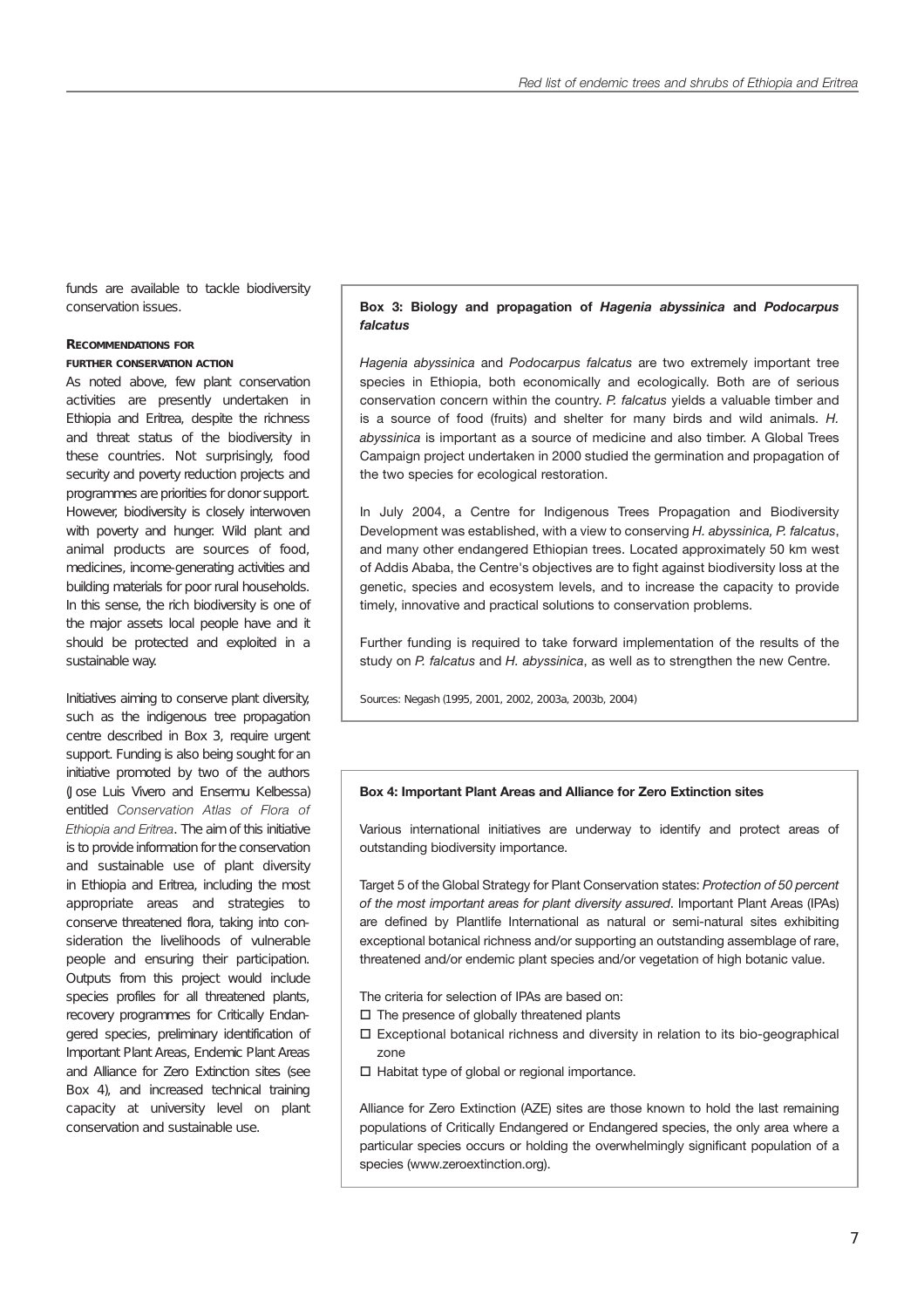REFERENCES Davis, S.D., Heywood, V.H. & Hamilton, A.C. (eds) (1994). *Centres of Plant Diversity. Vol 1: Europe, Africa, Southwest Asia and Middle East*. WWF and IUCN, Oxford, UK.

> Demel, T., Taye, B. & Hasse, G. (2000). *Forests and forest genetic resources of Ethiopia.* Paper presented to the international conference: *Ethiopia: a biodiversity challenge*. 2-4 February 2000, Addis Ababa University. Biological Society of Ethiopia, Addis Ababa, Ethiopia and the Linnean Society of London, UK.

> Edwards, S., Mesfin, T. & Hedberg, I. (eds) (1995). *Flora of Ethiopia and Eritrea, Vol. 2, Part 2: Canellaceae to Euphorbiaceae.* The National Herbarium, Addis Ababa, Ethiopia and the Department of Systematic Botany, Uppsala, Sweden.

> Edwards, S., Sebsebe, D. & Hedberg, I. (eds) (1997). *Flora of Ethiopia and Eritrea, Vol. 6: Hydrocharitaceae to Arecaceae.* The National Herbarium, Addis Ababa, Ethiopia and the Department of Systematic Botany, Uppsala, Sweden.

> Edwards, S., Mesfin, T. & Hedberg, I. (eds) (2000). *Flora of Ethiopia and Eritrea, Vol. 2, Part 1*: *Magnoliaceae to Flacourtiaceae.* The National Herbarium, Addis Ababa, Ethiopia and the Department of Systematic Botany, Uppsala, Sweden.

> Ensermu, K., Sebsebe, D., Zerihun, W. & Edwards, S. (1992). Some threatened endemic plants of Ethiopia. In: Hillman, C., Edwards, S. & Zemede, A. (eds). *The status of some plant resources in parts of tropical Africa. Botany 2000: East and Central Africa.* NAPRECA Monograph Series nº 2. NAPRECA, Addis Ababa University, Addis Ababa, Ethiopia.

> Friis, I. (1992). *Forest and Forest Trees of Northeast Tropical Africa*. Kew Bulletin

Additional Series nº XV, Royal Botanic Gardens, Kew, London, UK.

Friis, I., Edwards, S., Ensermu, K. & Sebsebe, D. (2001). Diversity and endemism in the flora of Ethiopia and Eritrea – what do the published flora volumes tell us? *Biol. Skr.* 54: 173-193.

Friis, I., Thulin, M., Adsersen, H. & Bürger, A.M. (2003). Patterns of plant diversity and endemism in the Horn of Africa. *Biol. Skr.* 56.

Getahun, A. (1974). The role of wild plants in the native diet in Ethiopia. *Agro-Ecosystems* n° 1: 45-56.

Guinand, Y. & Lemessa, D. (2000). *Wildfood plants in Southern Ethiopia: reflections on the role of famine-foods at a time of drought*. UN Emergency Unit Ethiopia Report, 10 March, Addis Ababa, Ethiopia.

Harlan, J.R. (1969). Ethiopia: a centre of diversity. *Econ. Bot*. 23: 309-314.

Hedberg, I. & Edwards, S. (eds) (1989). *Flora of Ethiopia*, *Vol. 3: Pittosporaceae to Araliaceae.* The National Herbarium, Addis Ababa, Ethiopia and Asmara, Eritrea, and the Department of Systematic Botany, Uppsala, Sweden.

Hedberg, I., Sileshi, N. & Edwards, S. (eds) (in press). *Flora of Ethiopia and Eritrea, Vol. 4, Part 1: Apiaceae to Dipsacaceae.* The National Herbarium, Addis Ababa, Ethiopia and the Department of Systematic Botany, Uppsala, Sweden.

Hedberg, O. (1957). Afroalpine vascular plants. A taxonomic revision. *Symb. Bot. Ups*. 15: 1-411.

Hedberg, O. (1994). Afroalpine centres of biodiversity and endemism. In: Seyani, J.H. & Chuki, A.C. (eds). *Proceedings of the XIIIth Plenary* AETFAT *Meeting*, *Malawi*, 2: 877-882.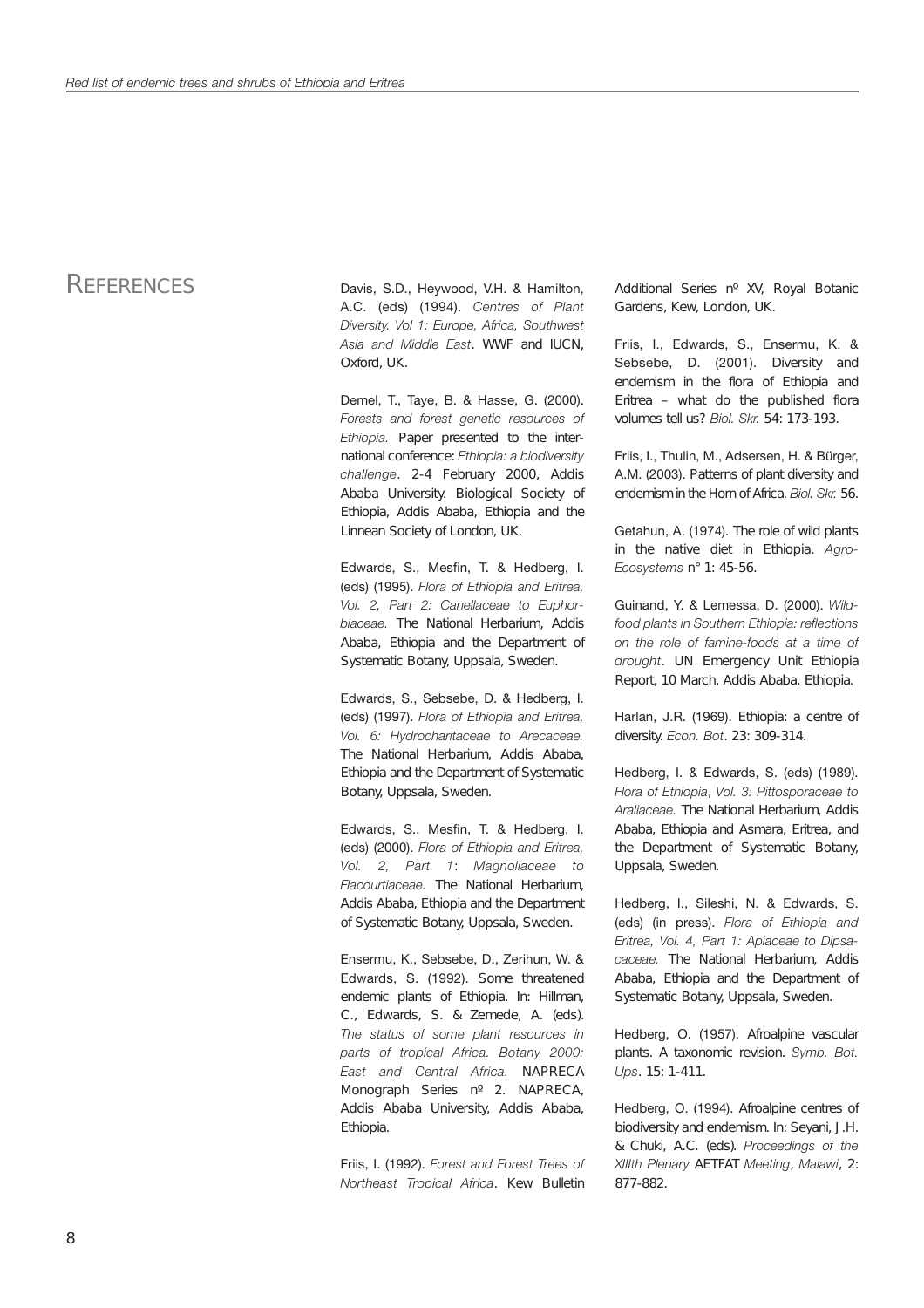IUCN (2001). *IUCN Red List Categories and Criteria version 3.1.* IUCN Species Survival Commission. IUCN, Gland, Switzerland.

IUCN (2004). *2004 IUCN Red List of Threatened Species*. [Web application.] Available at: http://www.redlist.org.

IUCN (2005). *Guidelines for using the IUCN Red List Categories and Criteria.* Prepared by the Standards and Petitions Subcommittee of the IUCN SSC Red List Programme Committee. April 2005, Gland, Switzerland.

Jagger, P. & Pender, J. (2000). *The role of trees for sustainable management of lessfavored lands: the case of Eucalyptus in Ethiopia.* Environment and Production Technology Division Discussion paper nº 65. International Food Policy Research Institute, Washington DC, USA.

Negash, L. (1995). *Indigenous trees of Ethiopia: biology, uses and propagation techniques.* Addis Ababa University, Ethiopia.

Negash, L. (2001). *Biology and propagation of* Podocarpus falcatus *and* Hagenia abyssinica *from Ethiopia.* Unpublished report submitted to the 100% Fund, Fauna & Flora International, Cambridge, UK.

Negash, L. (2002). Review of research advances in some selected African trees with special reference to Ethiopia. *Ethiop. J. Biol. Sci.* 1: 81-126.

Negash, L. (2003a). *In situ* fertility decline and provenance differences in the East African yellow wood (*Podocarpus falcatus*) measured through *in vitro* seed germination. *Forest Ecology and Management* 174: 127-138.

Negash, L. (2003b). Rooting in cuttings of East African yellowwood (*Podocarpus* *falcatus*). *South African Journal of Botany* 69: 1-6.

Negash, L. (2004). Rapid seed-based propagation method for the threatened African cherry (*Prunus africana*). *New Forests* 27: 215-227.

Nordal, I., Sebsebe, D. & Stabbetorp, O.E. (2001). Endemism in groups of Ethiopian geophytes ("Liliiflorae"). *Biol. Skr.* 54: 247-258.

Oldfield, S., Lusty, C. & MacKinven, A. (1998). *The World List of Threatened Trees*. World Conservation Press, Cambridge, UK.

Tewolde Berhan, G.E. (1991). Diversity of the Ethiopian flora. In: Engels, J.M.M., Hawkes, J.G. & Wereda, M. (eds). *Plant Genetic Resources of Ethiopia.* Cambridge University Press, Cambridge, UK.

Thulin, M. (2004). Horn of Africa Lowlands. In: Mittermeier, R.A., Robles-Gil, P., Hoffmann, M., Pilgrim, J.D., Brooks, T.M., Mittermeier, C.G. & Fonseca, G. (eds). *Hotspots Revisited: Earth´s Biologically Richest and Most Endangered Ecoregions*. CEMEX, Mexico City, Mexico.

UNDP-EUE (1999). *Underdeveloped, drought prone, food insecure: reflections on living conditions in parts of the Simien Mountains.* Emergency Unit Ethiopia Field Mission Report 18-29 Sept. 1999, Addis Ababa, Ethiopia.

Viswanathan, T.V. (1986). Endangered tree species in northern Ethiopia. *Environ. Conserv.* 13: 71-72

Vivero, J.L. (2001). The importance of forests for food security in Ethiopia and their role in the income diversification strategies of poor households. In: Berhanu Mengistu & Vogel, E. (eds). *Proceedings of the 2001 International Conference* 

*on Public Management, Policy and Development, Addis Ababa, Ethiopia*. Old Dominion University, Norfolk, Virginia, USA.

Vivero, J.L. (2003). Etiopía: el arca amenazada. *Quercus* 203: 40-45.

Vivero, J.L., Ensermu, K. & Sebsebe, D. (2005). Progress on the red list of plants of Ethiopia and Eritrea: conservation and biogeography of endemic flowering taxa. In: Ghazanfar, S.A & Beentje, H.J. (eds). *Biodiversity, Ecology, Taxonomy and Phytogeography of African Plants.* Proceedings of the 17th AETFAT Congress. Royal Botanic Gardens, Kew, London and National Herbarium, Addis Ababa University, Ethiopia.

Walter, K.S. & Gillett, H.J. (eds) (1998). *1997 IUCN Red List of Threatened Plants*. WCMC, Cambridge, UK & IUCN, Gland, Switzerland.

Williams, S.D., Vivero, J.L., Spawls, S., Anteneh, S. & Ensermu, K. (2004). Ethiopian Highlands. In: Mittermeier, R.A., Robles-Gil, P., Hoffmann, M., Pilgrim, J.D., Brooks, T.M., Mittermeier, C.G. & Fonseca, G. (eds). *Hotspots Revisited: Earth´s Biologically Richest and Most Endangered Ecoregions*. CEMEX, Mexico City, Mexico.

Zohary, D. (1970). Centres of diversity and centres of origin. In: Frankel, O.H. and Bennett, E. (eds). *Genetic Resources in Plants, their Exploration and Conservation*. Blackwell Scientific Publications, Oxford, UK.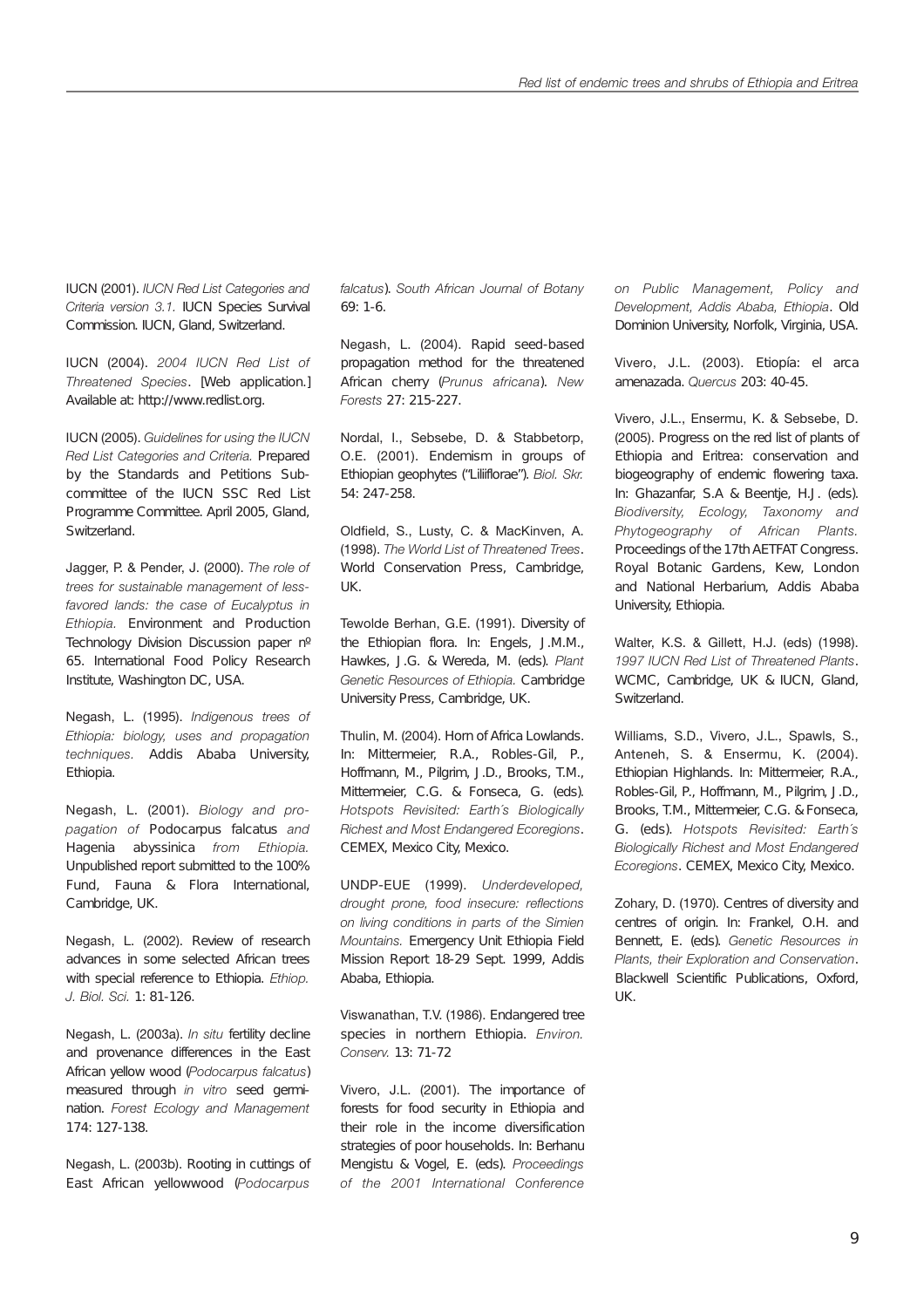### Provinces of Ethiopia

The provinces shown here and used in this document are the old administrative regions of Ethiopia, which have been extensively used for phytogeographical purposes.



#### **KEY**

| AF Afar       | GJ Gojjam    |
|---------------|--------------|
| AR Arsi       | HA Hararghe  |
| BA Bale       | IL Illubabor |
| GD Gondar     | KF Keffa     |
| GG Gamo Goffa | SD Sidamo    |

#### **LIST OF ABBREVIATIONS**

| <b>AETFAT</b> | Association pour l'Etude Taxonomique    | FFI         | Fauna & Flora International            |
|---------------|-----------------------------------------|-------------|----------------------------------------|
|               | de la Flore d'Afrique Tropicale         | <b>GSPC</b> | Global Strategy for Plant Conservation |
| <b>AZE</b>    | Alliance for Zero Extinction            | IPA         | Important Plant Area                   |
| CAFEE         | Conservation Atlas of Flora of Ethiopia | <b>IUCN</b> | The World Conservation Union           |
|               | and Eritrea                             | SSC.        | Species Survival Commission            |
| <b>CBD</b>    | Convention on Biological Diversity      | UNEP-WCMC   | United Nations Environment Programme   |
|               |                                         |             | World Conservation Monitoring Centre   |

SU Shewa TU Tigray WG Wollega WU Wello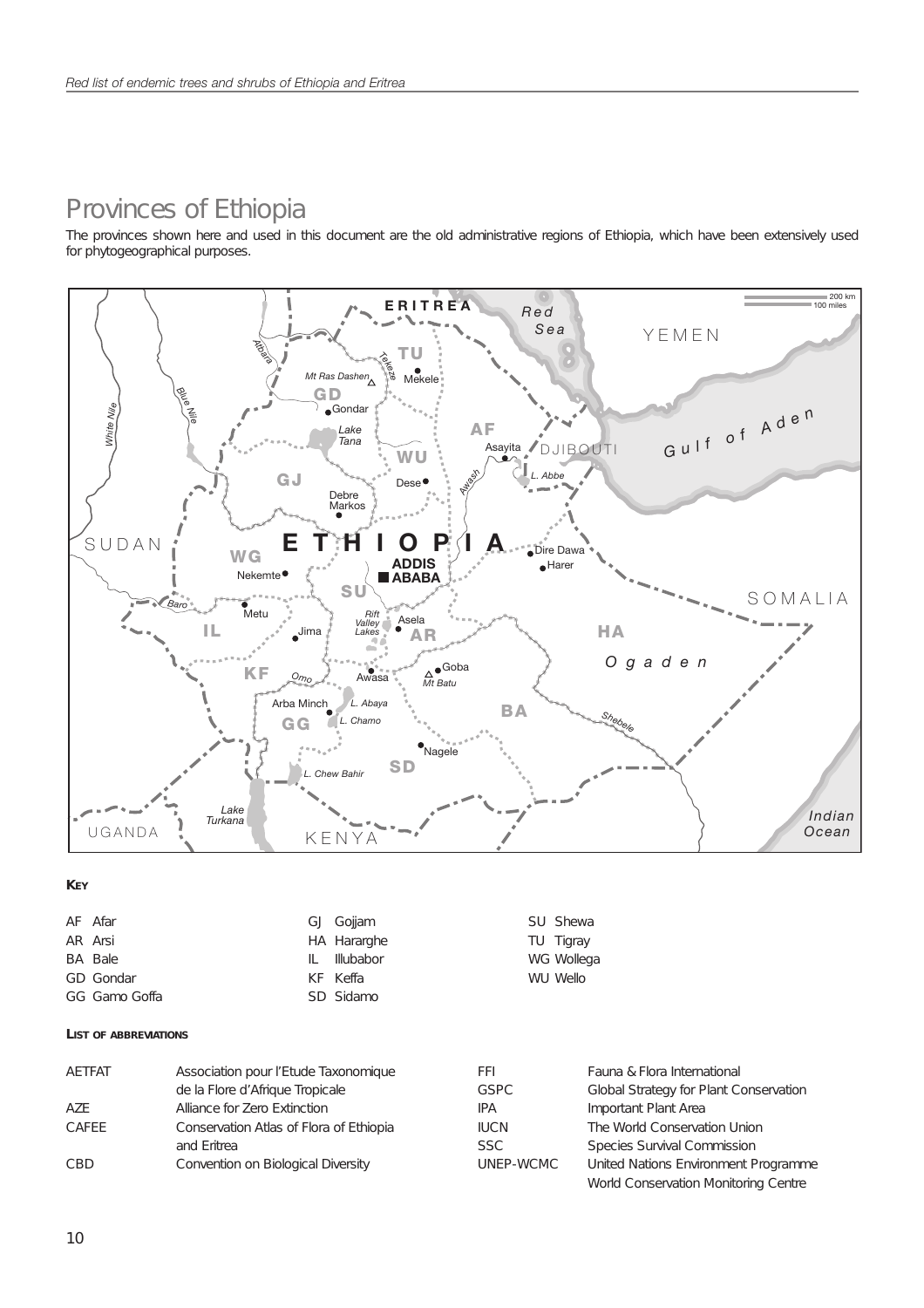### The Red List of Endemic Trees and Shrubs of Ethiopia and Eritrea

The taxa listed below are confined to Ethiopia unless Eritrea is also specified. The Ethiopian provinces in which the taxa occur are given in abbreviated form (see p.10).

#### THREATENED AND NEAR THREATENED ENDEMIC SPECIES

#### *Acacia bavazzanoi* Pic.-Serm.

Leguminosae EN A2cd+B1ab(i,ii,iii,iv) Ethiopia and Eritrea TU, GD, GJ, SU This woodland tree species grows at altitudes of 1350-2400 m.

#### *Acacia bricchettiana* Chiov.

Leguminosae CR A2cd+B1ab(i,ii,iii,iv)+B2ab(i,ii,iii,iv) HA A shrub of dry scrub vegetation at low altitude, this species is only known from two type collections.

#### *Acacia negrii* Pic.-Serm.

Leguminosae VU A2cd+B1ab(i,ii,iii,iv) GD, WU, GJ, SU, HA, SD A tree of upland wooded grassland, where it grows at altitudes of 1800-3100 m.

#### *Acacia prasinata* A. Hunde

Leguminosae CR A2cd+B1ab(i,ii,iii,iv)+B2ab(i,ii,iii,iv) AF, SU

A tree species known only from areas of dry woodland or semidesert bushland in Afar and Shewa, growing at altitudes of 900- 1300 m. Its habitat is vulnerable to overgrazing and cutting for fuelwood. It occurs in Awash National Park.

#### *Acacia pseudonigrescens* Brenan & Ross

Leguminosae CR A2cd+B1ab(i,ii,iii,iv)+B2ab(i,ii,iii,iv) **BA** 

A tree species with a very restricted range known only from a limestone area of succulent shrubland at 300- 400 m on the track to Kelafo in the Ogaden. The area, although susceptible to degradation, is relatively unthreatened.

#### *Acacia venosa* Hochst. ex Benth.

Leguminosae CR A2cd+B1ab(i,ii,iii,iv)

Ethiopia and Eritrea (?) TU, GD

A woodland tree species confined to parts of west Eritrea, Tigray and Gondar on the high plateau where the majority of the Ethiopian population lives. It grows at altitudes of 1900-2400 m. The northern forests have diminished most noticeably because of the expansion of farmed land, increased human habitation and overcutting for fuelwood.

#### *Acalypha marissima* M. Gilbert

Euphorbiaceae CR B1ab(i,ii,iii,iv) WG A shrub that grows on open or forested slopes at altitudes of 1900- 2050 m.

*Acanthus sennii* Chiov.

Acanthaceae NT GD, GJ, WG, SU, HA, AR, BA, KF, GG, SD This shrub is found in areas of *Juniperus*-*Podocarpus* forest, along roadsides and in grassland, usually in rocky places. It occurs at altitudes of 1700-3200 m.

#### *Argyrolobium schimperianum* A. Rich

Leguminosae EN B1ab(i, iii) TU, GD, GJ, SU A shrub of upland bushland and grassland, growing at 2100- 3500 m.

#### *Barleria grandis* Hochst. ex Nees

Acanthaceae VU A2c+B1ab(i,ii,iii,iv) Ethiopia and Eritrea TU, GD, SU, WG, KF A shrub species that occurs in woodland habitats along river valleys at altitudes of 1600-1800 m.

#### *Barleria longissima* Lindau

Acanthaceae CR B1ab(i,iii,iv)+B2ab(i,iii,iv)  $SD$ 

A shrub species known only from the type specimen collected in 1893.

*Becium formosum* (Gurke) Chiov. ex Lanza Lamiaceae VU B2ab(i,ii,iii,iv)

#### **BA**

A shrub of *Acacia-Commiphora* woodland, found on rocky slopes on limestone at 1700-1800 m.

#### *Becium grandiflorum* (Lam.) Pic. Serm.

Lamiaceae NT Ethiopia and Eritrea TU, GD, WU, SU, WG, SD This shrub grows in mountain bushland, pastures and rocky slopes at 1600-3100 m.

#### *Blepharis cuspidata* Lindau

Acanthaceae CR B1ab(i,iii,iv)+B2ab(i,iii,iv) SD

A shrub species known only from the type collected in *Acacia-Commiphora* bushland on rocky slopes at 700-800 m.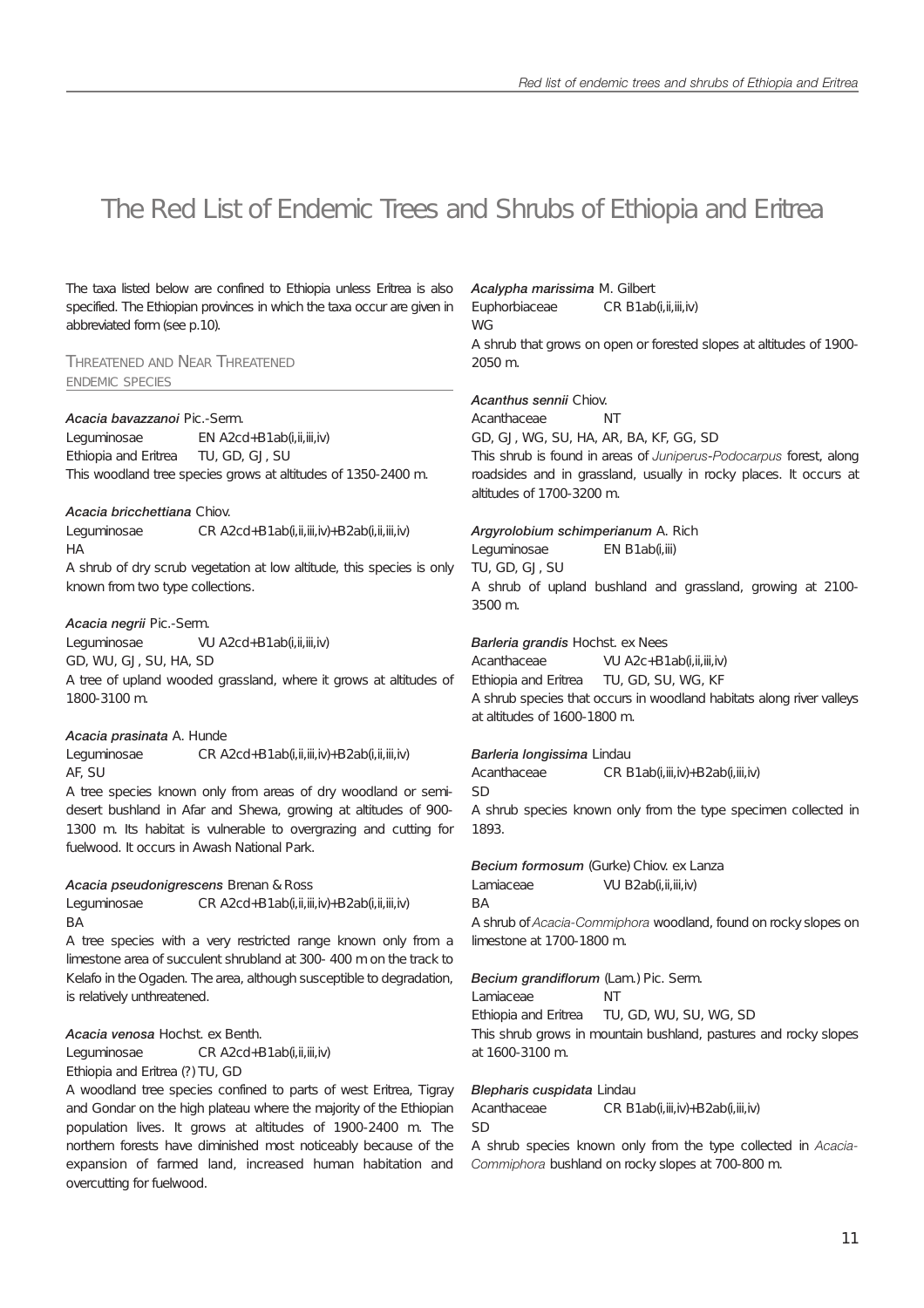#### *Blepharispermum obovatum* Chiov.

Asteraceae CR B1ab(i,ii,iii,iv)+B2ab(i,ii,iii,iv) BA

This shrub species has only been collected once, at altitudes of 500-1000 m on plateaux between El Mara and Mt Ello.

#### *Boswellia ogadensis* Vollesen

Burseraceae CR B1ab(i,ii,iii,iv)+B2ab(i,ii,iii,iv) HA

A distinct but little-known tree species that is recorded only from the type locality near the Webi Schebele river in Kelafo at 300-400 m. It is confined to a small but relatively undisturbed area of *Acacia-Commiphora* bushland on rocky limestone slopes. It yields a resin that can be used as incense.

#### *Boswellia pirottae* Chiov.

Burseraceae VU A2c

GD, GJ, WU, SU, KF

Populations of this tree are isolated and restricted to woodland on steep rocky slopes along the Tekeze, Abay and Gibe river systems. They grow at altitudes of 1200-1800 m. Human population and agricultural activities are increasing in the area.

#### *Cadaba divaricata* Gilg

Capparidaceae VU B2ab(ii,iv) SD, HA

A shrub that has a scattered distribution in *Acacia-Commiphora* bushland at altitudes of 300-400 m.

#### *Cladostigma nigistiae* Sebsebe

Convolvulaceae EN B2ab(ii,iv) SD

A shrub of *Acacia-Commiphora* woodland growing at altitudes of 750-1440 m on stony limestone ridges and granite outcrops. It can be found 19 km north-west of Bogol Mayo, on the road from Dolo to Filtu.

#### *Commiphora monoica* Vollesen

Burseraceae CR B1ab(i, ii, iii, iv) + B2ab(i, ii, iii, iv) BA

A tree known only from five collections around the Sof Omar caves. It grows in dense *Commiphora* bushland on rocky limestone slopes at altitudes of 1250-1400 m. It is the only wholly monoecious species in the genus.

#### *Crotalaria agatiflora* Schweinf. subsp. *enlangeri* Bak. f.

Leguminosae NT SU, HA, IL, AR, GG A shrub of forest margins and heath scrub, growing at 2000-3400 m.

#### *Crotalaria exaltata* Polhill

Leguminosae EN B1ab(i,iii) SU, BA, KF, SD

From the Kefa, Shewa, Bale and Sidamo regions, this small tree occurs in the margins of upland forest or bamboo thicket above 3000 m.

#### *Crotalaria intonsa* Polhill

Leguminosae VU B1ab(i,iii) GD, SU, KF, SD A shrub species that grows in upland grassland and at forest edges at 1350-2800 m.

#### *Crotalaria rosenii* (Pax) Milne-Redh. ex Polhill

Leguminosae NT SU, AR, BA, KF, SD A shrub of forest margins, secondary scrub and stream edges, growing at 1350-3000 m.

#### *Crotalaria sacculata* Chiov.

Leguminosae CR A2c+B1ab(i,ii,iii,iv)+B2ab(i,ii,iii,iv) SD

A shrub of upland grassland and dry evergreen forest on the Mega plateau, occurring at 1800-2100 m.

#### *Cussonia ostinii* Chiov.

Araliaceae NT

WU, GD, GJ, WG, IL, AR, KF, GG

This tree species occurs abundantly in deciduous woodland and montane grassland at altitudes of 1500-2300 m in the west of the country. Increasing human population and their activities threaten the habitat to some extent, especially in the north of its range.

#### *Delosperma abyssinica* (Regel) Schwantes

| Aïzoaceae | CR B1ab(i, ii, iii)                    |
|-----------|----------------------------------------|
| TU        |                                        |
|           | A shrub confined to basaltic outcrops. |

#### *Delosperma schimperi* (Engl.) H.E.K. Hartmann & Niesler

Aïzoaceae EN B1ab(i, ii, iii)

TU, WU A shrub confined to basaltic outcrops occurring at 3550-4110 m on Mt Erareta.

#### *Dombeya kefaensis* Friis & Bidgood

Sterculiaceae EN B2ab(i,ii,iii,iv) KF

A shrub of forest margins and evergreen bushland, recorded just north of the Gogeb river at 1700-2200 m.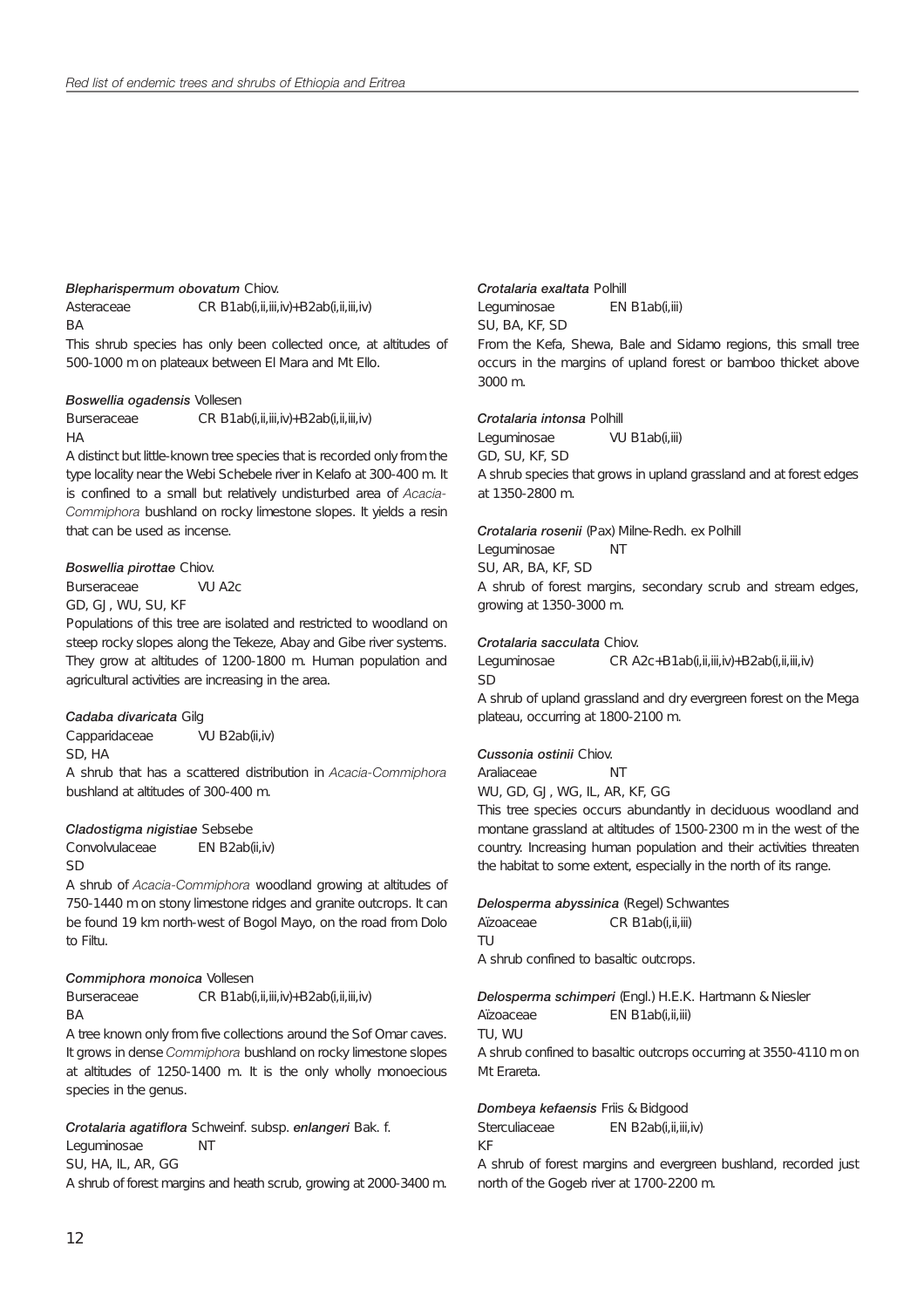#### *Dombeya longebracteolata* Seyani

Sterculiaceae VU B2ab(i,ii,iii,iv)

KF, GG, SD

Three localities in Kefa, Gamo Goffa and Sidamo regions are known, where the tree species occurs in *Combretum-Terminalia* woodland at altitudes of 1900-2000 m.

#### *Echinops ellenbeckii* O. Hoffm.

Asteraceae EN A2cd+B2ab(i, ii, iii) SU, AR, HA A shrub that grows in upland grassland, along roadside margins,

and in *Podocarpus* forest at altitudes of 2200-3000 m.

#### *Erythrina burana* Chiov.

Leguminosae VU B1ab(i,ii,iii,iv) HA, BA?

A tree known only from an area of bushland between 1350 m and 2100 m in Hararghe, the species is relatively restricted in distribution but fast growing and under no present threat. Cultivated specimens are found elsewhere in Ethiopia.

#### *Erythrococca uniflora* M. Gilbert

Euphorbiaceae EN B2ab(i,ii,iii,iv) SD

A shrub of *Acacia-Commiphora* bushland growing at altitudes of 900-1400 m. It can be found south east of Filtu on the road to Bogol Mayo.

#### *Erythrophysa septentrionalis* Verdc.

Sapindaceae EN B1ab(i,ii,iii)+B2ab(i,ii,iii) HA

This tree species has only been collected five times in a small area located 21 miles south of Wardere. It grows in *Acacia-Commiphora* bushland at 600-800 m.

#### *Euphorbia baleensis* M. Gilbert

Euphorbiaceae CR B1ab(i,ii,iii,iv)+B2ab(i,ii,iii,iv) BA

A shrub of *Acacia-Commiphora* woodland overlying limestone. It grows at altitudes of 1150-1450 m on the Ghinir side of the Sof Omar gorge.

#### *Euphorbia betulicortex* M. Gilbert

Euphorbiaceae CR B1ab(i, ii, iii, iv) + B2ab(i, ii, iii, iv) SD

This tree is found in *Commiphora-Kirkia* woodland on steep limestone slopes at 900-1000 m. It is recorded from the El Siro waterholes.

#### *Euphorbia burgeri* M. Gilbert

Euphorbiaceae CR B1ab(i,ii,iii,iv)+B2ab(i,ii,iii,iv) HA

A shrub of limestone slopes growing at 1200-1550 m. It is found south of Midaga, 70 km south of Harar.

#### *Euphorbia dalettiensis* M. Gilbert

Euphorbiaceae EN B2ab(i,ii,iii,iv) SD, HA A shrub that grows at altitudes of 1200-1300 m on steep limestone slopes west of Daletti, above the Gobelli river.

#### *Euphorbia doloensis* M.Gilbert

Euphorbiaceae CR B1ab(ii,iii,iv)+B2ab(ii,iii,iv) SD

This shrub species is known only from the type collection, in open *Commiphora-Boswellia* bushland on steep rocky slopes at 400- 500 m in Sidamo region.

#### *Euphorbia ellenbeckii* Pax

Euphorbiaceae EN B2ab(i,ii,iii,iv) SD A shrub of *Commiphora* woodland growing at 1000-1100 m.

*Euphorbia fissispina* Bally & Carter Euphorbiaceae EN B2ab(i, ii, iii, iv) SD

A shrub that grows in *Acacia-Commiphora* woodland at altitudes of 700-800 m near Bogol Mayo in Sidamo region.

#### *Euphorbia makallensis* Carter

Euphorbiaceae CR B1ab(i,ii,iii,iv)+B2ab(i,ii,iii,iv) TU

A shrub that grows in a very limited area of rocky limestone habitat at altitudes of 2260-2385 m. It is known only from the type.

#### *Euphorbia nigrispinioides* M. Gilbert

Euphorbiaceae VU B2ab(ii,iii,iv) SU, HA?

A species which is locally common on lava flows growing at 1000- 1450 m in open deciduous woodland. It is known from Shewa but its distribution may extend into Hararghe and possibly Somalia.

#### *Euphorbia ogadenensis* Bally & Carter

Euphorbiaceae CR B1ab(i,ii,iii,iv)+B2ab(i,ii,iii,iv) BA, HA

A tree of limestone slopes, growing at altitudes of 300-400 m between Ferfer and Mustahil.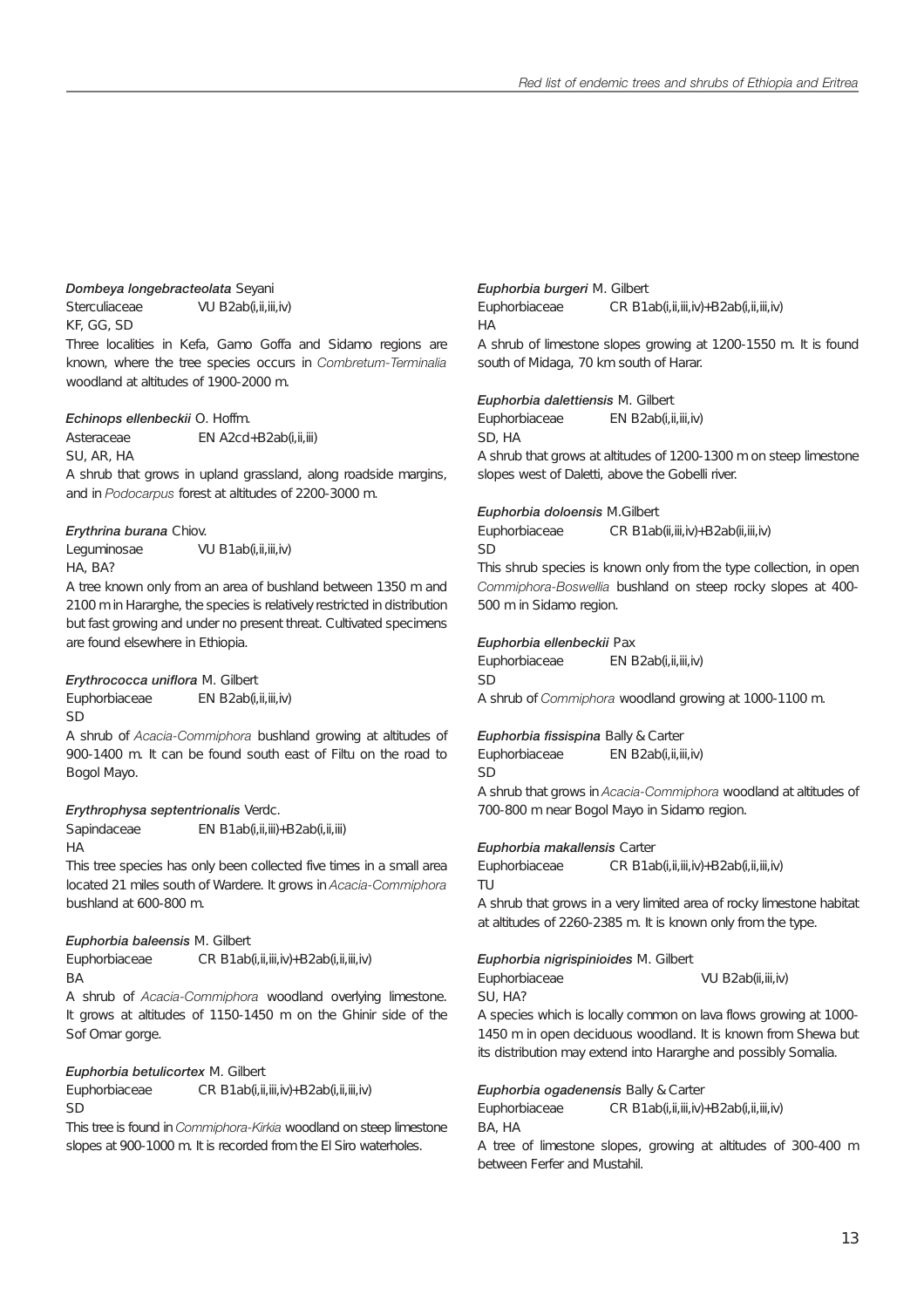#### *Euphorbia somalensis* Pax

Euphorbiaceae CR B1ab(i,ii,iii,iv)+B2ab(i,ii,iii,iv) HA

A shrub known only from a single collection, from *Acacia-Commiphora* bushland at altitudes of 1100-1200 m.

#### *Euphorbia tetracantha* Rendle

Euphorbiaceae CR B1ab(i,ii,iii,iv)+B2ab(i,ii,iii,iv) BA A shrub known only from the type, found west of Wabe Shebele at 600-700m.

#### *Euphorbia uniglans* M. Gilbert

Euphorbiaceae EN B2ab(i,ii,iii,iv) SD A tree recorded only from a small area of *Acacia-Commiphora* bushland at 1400-1500 m in Sidamo.

#### *Euryops pinifolius* A. Rich.

Asteraceae VU B1ab(i, ii, iii) WU, GJ, SU This species is a shrub that grows in montane meadows at altitudes of 3200-3700 m. It grows with *Lobelia* on thin soil, on rocks and on cliff margins.

#### *Ficus ruspolii* Warb.

Moraceae VU B2ab(i,ii,iii,iv) SD, KF

This tree is only known from two collections. It is recorded from deciduous bushland at 1800-1900 m.

#### *Helichrysum elephantinum* Cufod.

Asteraceae VU B2ab(i, ii, iii)

BA, GG, SD This shrub grows at altitudes of 2470-3320 m in wet *Hagenia* forest with dense undergrowth.

#### *Helichrysum horridum* (Sch. Bip.) A. Rich.

Asteraceae EN B2ab(i,ii,iii,iv) GD, SU This shrub grows in *Erica-Lobelia* scrub in Afroalpine vegetation at altitudes of 3300-3600 m.

#### *Hibiscus boranensis* Cufod.

Malvaceae VU B2ab(i, ii, iii, iv)  $SD$ A shrub found in *Juniperus-Barbeya* and *Acacia-Commiphora* woodland at 1200-1750 m.

#### *Hibiscus hochstetteri* Cufod.

Malvaceae VU B2ab(i,ii,iii,iv) Ethiopia and Eritrea TU, GD A shrub of upland bushland, growing at 1000-1800 m.

#### *Hildebrandtia aloysii* (Chiov.) Sebsebe

Convolvulaceae VU B1ab(ii, iii, iv) HA, BA

A shrub of *Acacia-Commiphora-Combretum* woodland on rocky limestone slopes, growing at altitudes of 850-1520 m.

#### *Hildebrandtia diredawaensis* Sebsebe

Convolvulaceae EN B1ab(ii, iii, iv) HA A shrub of *Acacia* woodland, growing on limestone slopes at altitudes of 1100-1700 m.

#### *Hybanthus puberulus* M. Gilbert

SD

Violaceae CR B1ab(i,ii,iii,iv)+B2ab(i,ii,iii,iv)

A shrub of *Acacia-Commiphora* bushland on limestone at 1300- 1650 m. It grows 100 km from Negele on the road to Filtu.

#### *Hypericum gnidiifolium* A. Rich

Guttiferae VU A2cd+B2ab(ii, iii, iv) TU, SU

A bushy tree known only from two disjunct localities beside streams at altitudes of 1900-2700 m, one in Wogera on the Maye-Borhha Plateau in Tigray, and another in Choa in Shewa. It has not been collected recently.

#### *Indigofera curvirostrata* Thulin

Leguminosae CR B1ab(i,ii,iii,iv)+B2ab(i,ii,iii,iv)  $SD$ 

A shrub with a very limited distribution, growing in bushland on rocky limestone slopes at 900-1000 m, 90 km east of Filtu.

#### *Indigofera ellenbeckii* Bak. f.

Leguminosae CR B1ab(i,ii,iii,iv)+B2ab(i,ii,iii,iv) HA

A species of shrub that is only known from the type.

#### *Indigofera kelleri* Bak. f.

Leguminosae CR B1ab(i,ii,iii,iv)+B2ab(i,ii,iii,iv) HA

A dry bushland shrub known only from the type.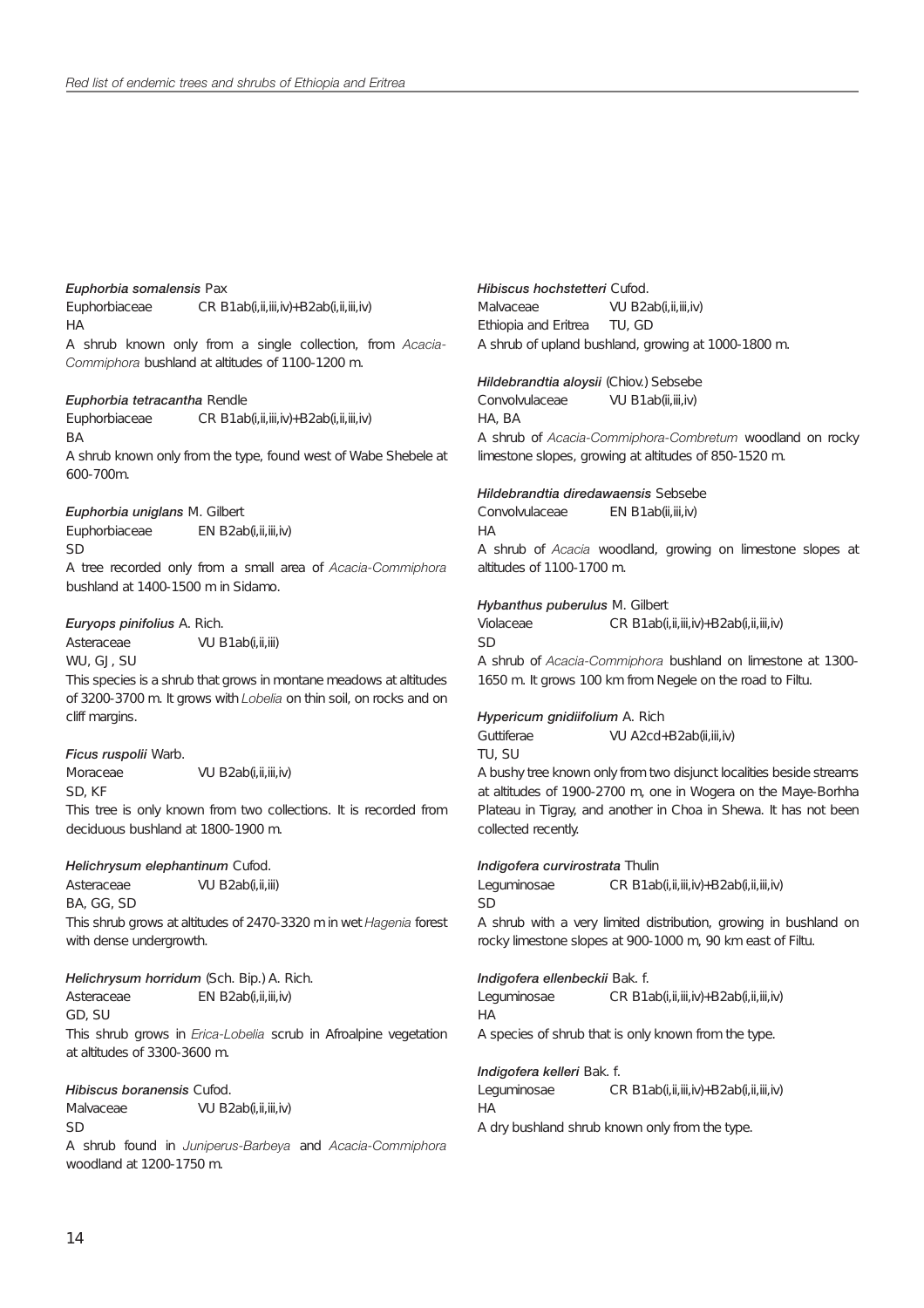#### *Indigofera rothii* Bak.

Leguminosae EN B1ab(i,ii,iii,iv) SU, HA

A species that reaches the stature of a small tree. It is confined to upland scrub and forest margins in an area where the majority of the Ethiopian population lives at 2100-2800 m.

#### *Inula arbuscula* Del.

Asteraceae CR B1ab(i,ii,iii,iv)+B2ab(i,ii,iii,iv) GD

A shrub that grows in *Erica arborea* scrub at altitudes of 3200- 3600 m.

#### *Inula confertiflora* A. Rich.

Asteraceae NT

WU, SU, HA, BA, AR

A shrub that grows at 2500-3700 m and is recorded from *Juniperus-Podocarpus* forest, along stream banks and montane slopes.

#### *Kanahia carlsbergiana* D.Field, I. Friis & M.G. Gilbert.

Asclepiadaceae EN B1ab(i,iii) AR, BA

A shrub that grows along permanent streams at altitudes of 1300- 1900 m. It is known from three collections.

#### *Kirkia burgeri* Stannard subsp. *burgeri*

Simaroubaceae VU B2ab(i, ii, iii, iv) SD, BA, HA A tree of dense deciduous bush and limestone slopes at 1100- 1400 m.

#### *Kleinia gypsophila* J.P. Lebrun & A.L. Stork

Asteraceae CR B1ab(i,ii,iii)+B2ab(i,ii,iii)  $HA$ 

A shrub species that grows on gypsum soils. It has been recorded 84 km north west of Gode.

#### *Kleinia negrii* Cufod.

Asteraceae EN B2ab(i, ii, iii, iv)

WU, HA, SD A shrub of *Acacia-Commiphora* bushland that grows at altitudes of 100-1250 m.

#### *Kotschya recurvifolia* (Taub.) F. White subsp. *aetiopica* Verdc.

Leguminosae VU B1ab(i,iii)

BA, HA, KF, SD A shrub that grows on grassy slopes, hillsides and roadsides at altitudes of 1300-2400 m.

#### *Lantana kisi* A. Rich.

Verbenaceae EN B2ab(i,ii,iii,iv) **TU** 

A shrub recorded only from Ouodgerate.

#### *Lavandula erythraeae* (Chiov.) Cufod.

Lamiaceae CR A2cd+B2ab(i,ii,iii,iv) Eritrea This shrub is only known by the type collected at Mount Lesa.

#### *Lindenbergia awashensis* Hjertson

Scrophulariaceae EN B1ab(i,ii,iii)+B2ab(i,ii,iii) AF, SU

A shrub species that grows on lava flows, in *Acacia* woodland and grassland at 600-1500 m.

#### *Maerua boranensis* Chiov.

Capparidaceae CR B1ab(i,ii,iii)+B2ab(i,ii,iii)  $SD$ 

A shrub that grows at altitudes of 750-1400 m in *Acacia* bushland on calcareous loam and rocky roadsides. Found at Mega, Negelle and Filtu.

#### *Maytenus addat* (Loes.) Sebsebe

Celastraceae NT SU, AR, SD, GG

A tree of Afromontane forest, especially along forest margins, and also in secondary formations. It ranges throughout the highlands at altitudes of 2200-3000 m. In the north the expanding human population and agricultural activities have caused a decline in the extent of the forest and continue to put pressure on the remaining habitat. Where the forest is cleared the tree is often left standing because of its usefulness as timber and firewood. The species also has medicinal uses.

#### *Maytenus cortii* (Pichi-Serm.) Cuf.

Celastraceae CR B2ab(i, ii, iii, iv) GD

A shrub that grows on slopes at altitudes of 3500-3600 m in the Simien Mountains.

#### *Maytenus harenensis* Sebsebe

Celastraceae CR A2c+B1ab(i,iii) BA

A small tree endemic to Harena forest, an Afromontane remnant of forest in the Bale Mountains. It grows at altitudes of 1600-3050 m. The forest is disturbed by logging activities and the building of sawmills in the area has resulted in increased activity.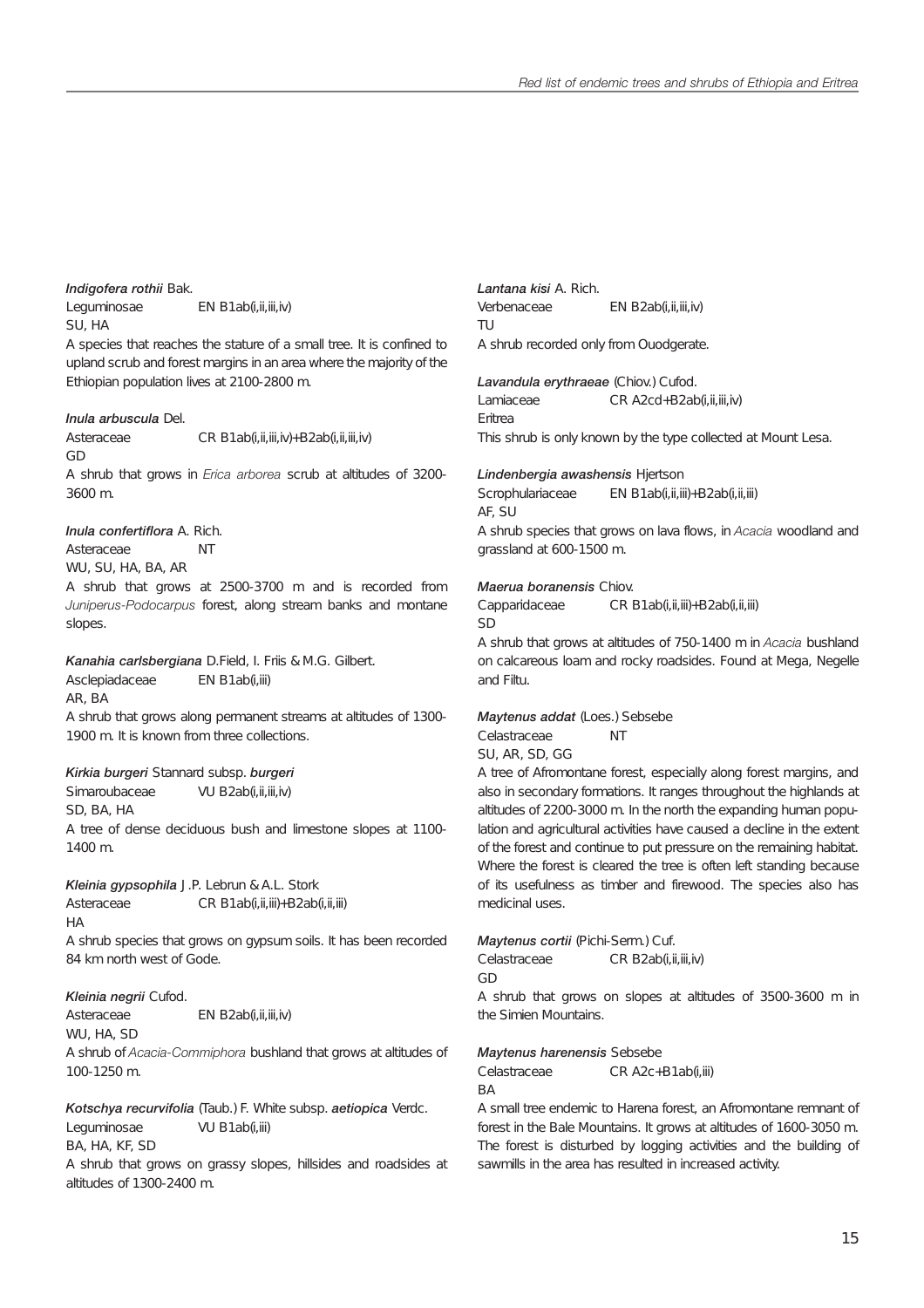*Maytenus parviflora* (Vahl) Sebsebe subsp*. eritreana* (Sebsebe) Sebsebe

Celastraceae EN A2c+B2ab(ii,iv) Eritrea

This species of shrub grows in bushland, often on steep slopes, at altitudes of 1400-2000 m.

*Maytenus serrata* (A. Rich.) Wilczek

Celastraceae VU B2ab(ii,iv) Ethiopia and Eritrea TU, GD, GJ A shrub of rocky or grassy slopes growing at 1650-2250 m.

### *Monadenium shebeliensis* M. Gilbert

Euphorbiaceae CR B1ab(i,ii,iii,iv)+B2ab(i,ii,iii,iv) HA A shrub known only from the type, growing in *Acacia-Commiphora* bushland at 300-400 m.

#### *Moringa rivae* Chiov. subsp. *longisiliqua* Verdc.

Moringaceae VU B2ab(i,ii,iii,iv) SD, BA, HA A tree of deep rocky gorges and limestone slopes, growing at 1100- 1300 m.

#### *Otostegia tomentosa* A. Rich. subsp. *steudneri* (Schweinf.) Sebald

Lamiaceae VU B2ab(i,ii,iii,iv) GD, WU

This shrub is restricted to montane bushland in the Simien Mountains, where it grows at altitudes of 2100-3300 m.

#### *Otostegia tomentosa* A. Rich. subsp. *tomentosa*

Lamiaceae VU B2ab(i,ii,iii,iv) Ethiopia and Eritrea TU A shrub of montane bushland, growing at altitudes of 2000-3000 m.

#### *Phagnalon quartinianum* A.Rich.

Asteraceae EN B1ab(i,ii,iii,iv)+B2ab(i,ii,iii,iv) Ethiopia and Eritrea TU A shrub of river valleys and montane slopes, growing at altitudes of 1900-2200 m.

#### *Phyllanthus borenensis* M. Gilbert

Euphorbiaceae CR B1ab(i, ii, iii, iv) + B2ab(i, ii, iii, iv) SD

Known only from the type, this shrub species grows in *Acacia-Commiphora* bushland at 1100-1200 m.

#### *Phyllanthus dewildiorum* M. Gilbert Euphorbiaceae EN B2ab(i,ii,iii,iv)

WG, KF A shrub of open woodland at 1400-1800 m.

#### *Phyllanthus limmuensis* Cufod.

Euphorbiaceae VU B2ab(i,ii,iii,iv) GD, GJ, WG, IL, KF This shrub occurs in high rainfall forest, often near streams, at altitudes of 1050-2200 m.

#### *Polyscias farinosa* (Del.) Harms

Araliaceae VU A2cd+B1ab(i,ii,iii,iv) TU, GD, GJ, SU, KF

A tree known as the baboon's chair. It appears to be confined to open woodland on slopes along river systems at altitudes of 1600- 2200 m. Although found in an area heavily influenced by agricultural activities and an expanding human population, regeneration is apparently good.

#### *Polysphaeria aethiopica* Verdc.

Rubiaceae EN A2cd+B2ab(ii,iii,iv) SD, BA

A shrub of riverine vegetation, often below high water mark, recorded at altitudes of 800-1350 m.

#### *Pseudoblepharispermum bremeri* J.P. Lebrun & A.L. Stork

Asteraceae CR B1ab(i,ii,iii,iv)+B2ab(i,ii,iii,iv) HA

A monotypic genus, this shrub grows in open scrub with *Boswellia,* on gypsum soil 150 km south west of Kelafo.

#### *Rhus glutinosa* A. Rich. subsp. *glutinosa*

Anacardiaceae VU A2cd+B1ab(i, ii, iii, iv) Ethiopia and Eritrea TU, GD, GJ A shrub of forest margins and evergreen scrub, growing at altitudes of 1800-3300 m.

#### *Rhynchosia erlangeri* Harms

Leguminosae EN B1ab(i,iii) HA A shrub of dry scrub, grassy slopes and rocky areas at 1800- 2600 m.

#### *Rhynchosia erythraea* Schweinf.

Leguminosae CR B1ab(i,ii,iii,iv)+B2ab(i,ii,iii,iv) Ethiopia and Eritrea SU A shrub that has a fragmented population. It grows in grassland or bushland at 1000-2000 m on Mt Fantale.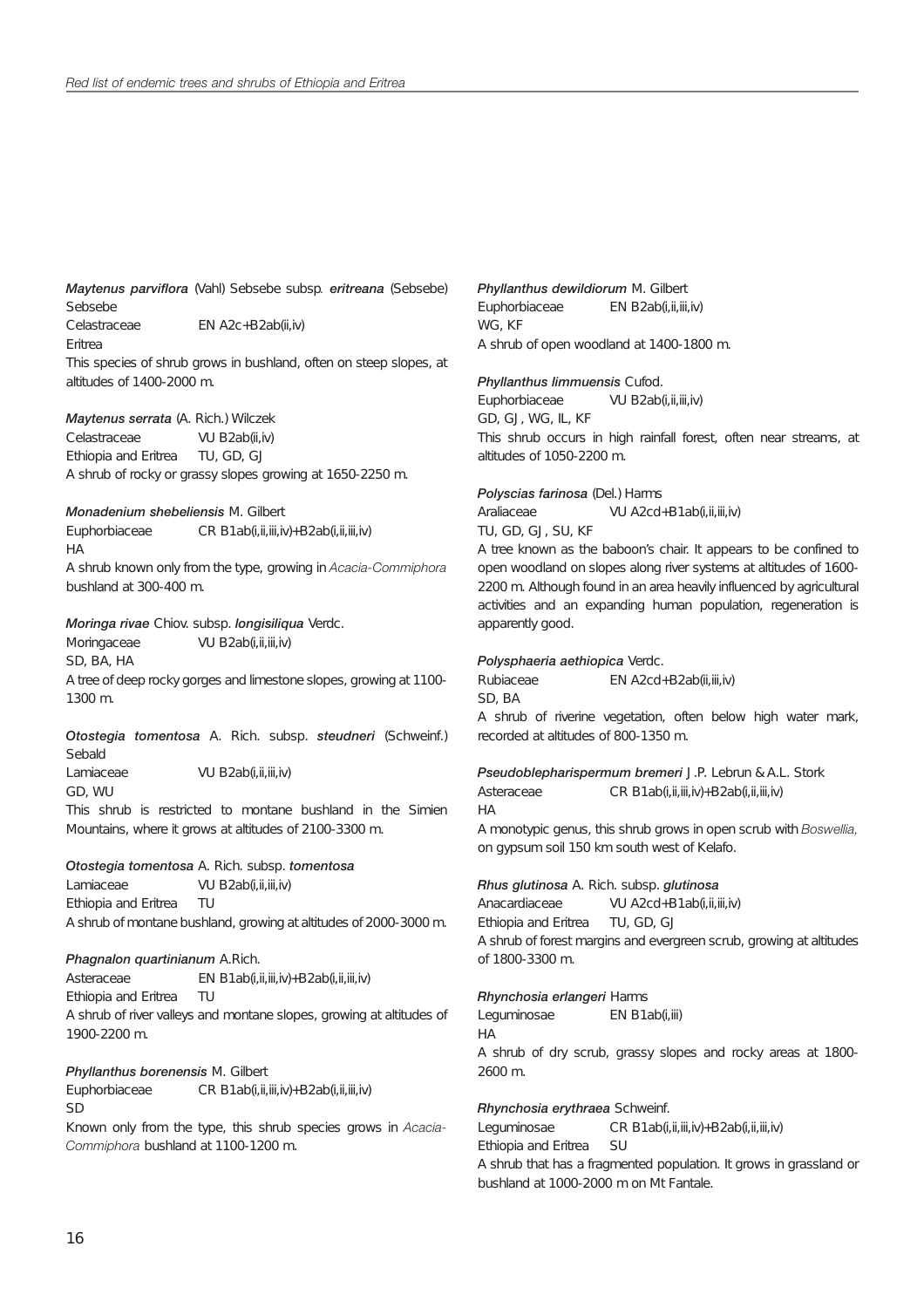#### *Rhynchosia splendens* Schweinf.

Leguminosae CR A2c+B1ab(i,ii,iii,iv)+B2ab(i,ii,iii,iv) GD

A shrub of wooded grassland at 1000-1100 m, this species is known only from the type collection at Metema and may be Extinct.

#### *Rinorea friisii* M. Gilbert

Violaceae EN A2cd+B2ab(ii, iii, iv) IL, KF A tree that is found in *Aningeria-Celtis* forest at 1000-1100 m.

#### *Rubus aethiopicus* R.A. Grah.

Rosaceae EN A2cd+B2ab(ii, iii, iv) SU, GD A shrub of *Juniperus* forest or scrub, on moist ground at 2600- 3000 m.

#### *Rubus erlangeri* Engl.

Rosaceae EN B2ab(ii, iii, iv) BA, SD

This species of shrub is only known from two collections. It is recorded from open places in *Hypericum* forest, growing at 3600- 3700 m.

#### *Ruellia boranica* Ensermu

Acanthaceae EN B1ab(i,iii) SD This species grows in *Acacia-Commiphora* woodland on limestone at 1300-1600 m.

*Satureja punctata* (Benth.) Briq. subsp. *ovata* (Benth.) Seybold Lamiaceae NT Ethiopia and Eritrea TU, GD, WU, GJ, SU A shrub of rocky slopes at altitudes of 1800-3700 m.

#### *Satureja unguentaria* (Schweinf.) Cufod.

Lamiaceae EN B2ab(i, ii, iii, iv)

GD

This shrub grows on slopes at 1500-1650 m.

#### *Sesbania melanocaulis* Bidgood & Friis

Leguminosae EN B1ab(i) KF, WG

This tree species grows at the edges of montane forest and in evergreen bushland at 1800-1900 m.

#### *Sparmannia macrocarpa* Ulbr.

Tiliaceae NT GD, GJ, WU, SU, AR, WG, KF, GG, HA A shrub of montane forest and scrub-grassland, found at 1800- 3000 m.

#### *Stomatanthes meyeri* R.M. King & H. Rob.

Asteraceae CR B1ab(i,ii,iii,iv)+B2ab(i,ii,iii,iv) KF A shrub of montane slopes, growing at 2200-2400 m.

#### *Tacazzea venosa* Decne.

Asclepiadaceae EN B1ab(i,iii) TU, GD, GJ A shrub that grows on sand and in rocky crevices on the banks of rivers, at altitudes of 800-1500 m.

#### *Taverniera abyssinica* A. Rich.

Leguminosae CR A2cd+B1ab(i,ii,iii,iv) TU, SU

An important medicinal species, this shrub is threatened by collecting. It is sold in the Addis Ababa market as a cure for stomach cramps and fever. It grows on limestone bushland at altitudes of 1700-2300 m.

#### *Taverniera schimperi* Jaub. & Spach

Leguminosae CR A2cd+B1ab(i,ii,iii,iv)+B2ab(i,ii,iii,iv) Ethiopia and Eritrea TU, SU A shrub of bush and woodland growing along the Tekeze river and Blue Nile gorge, at altitudes of 1000-1300 m.

#### *Tephrosia dichroocarpa* Steud. ex A. Rich.

Leguminosae EN B1ab(i,iii) TU, GD, GJ A shrub of rocky places, roadsides and montane forest, growing at 2200-2400 m.

#### *Terminalia hararensis* Engl. ex Diels

Combretaceae DD BA, HA

A taxonomically dubious tree species that may become synonymous with *T. polycarpa*. It is known only from the type collection in dense bushland in the boundary area between Bale and Hararghe. If found to be a full species, its status would be CR B2ab(ii,iii).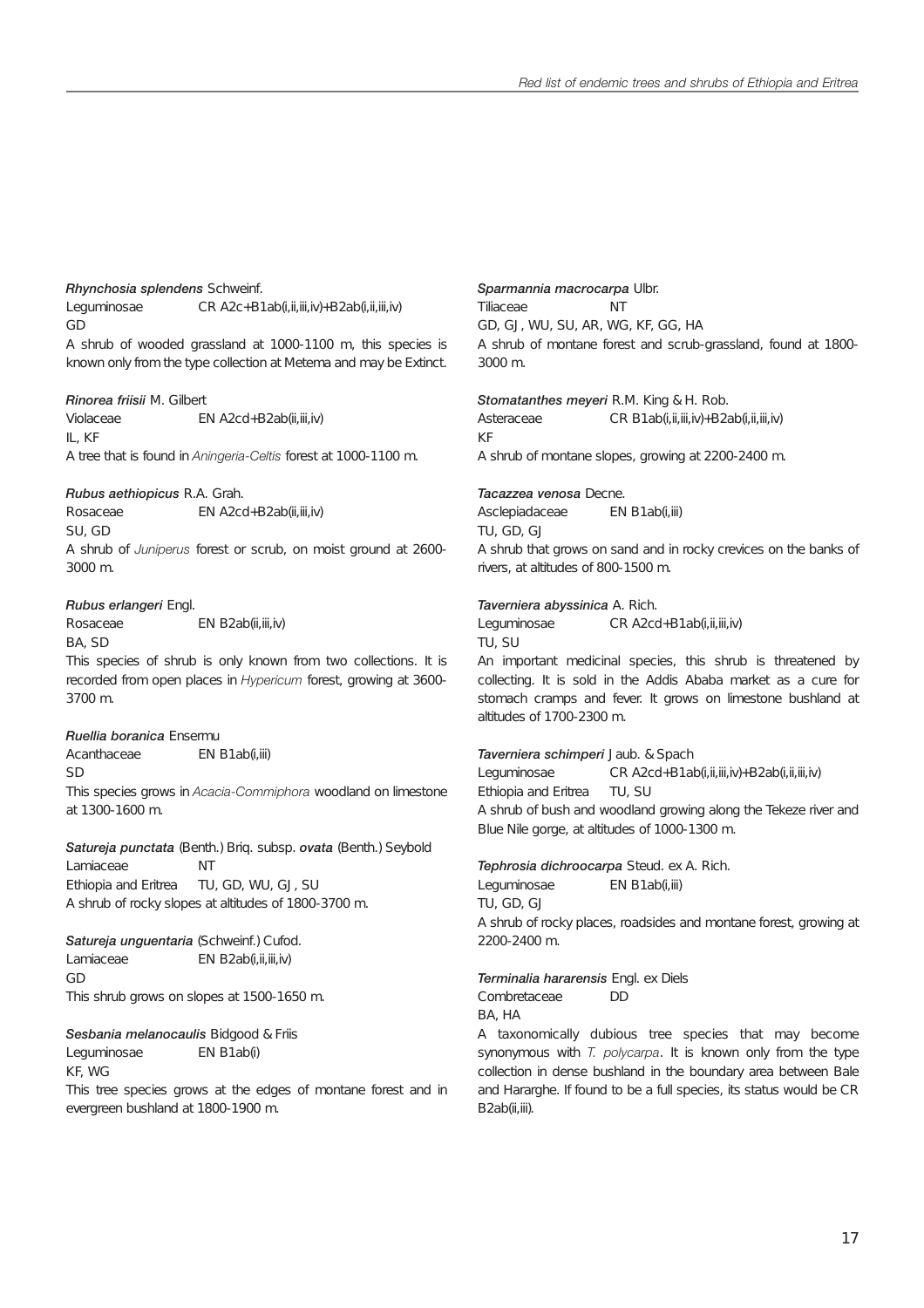#### *Terminalia hecistocarpa* Engl. ex Diels Combretaceae DD

 $BA$ 

As with *T. hararensis*, this tree species may by synonymous with *T. polycarpa*. It is known only from the type locality in bushland in Bale. If found to be a full species, its status would be CR B1ab(ii,iii)+B2ab(ii,iii).

#### *Tragia abortiva* M. Gilbert

Euphorbiaceae VU B2ab(i,ii,iii,iv) GG Growing in deciduous woodland at 1550-1800 m, this species is locally abundant.

#### *Tragia negeliensis* M. Gilbert

Euphorbiaceae VU B2ab(i,ii,iii,iv) SD, BA A shrub that occurs in grassland with *Acacia* at altitudes of 1300- 1600 m

#### *Verbascum arbusculum* (A. Rich.) Huber-Morath

Scrophulariaceae CR B1ab(i,ii,iii)+B2ab(i,ii,iii) SU

This shrub is only known from the type collection. It is recorded from lava flows, *Acacia* woodland and grassland.

#### *Vernonia cylindrica* Sch. Bip. ex Walp.

Asteraceae VU Acd TU, GD, GJ, WG A shrub of dry hillsides.

#### *Vernonia dalettiensis* Mesfin

Asteraceae CR B1ab(i, ii, iii, iv) + B2ab(i, ii, iii, iv) HA A shrub that grows in mixed woodland on slopes at altitudes of 1300-1400 m, west of Daletti.

#### *Vernonia tewoldei* Mesfin

Asteraceae EN B2ab(i, ii, iii, iv) KF, BA This shrub grows in evergreen montane forest at 1600-2150 m.

#### *Vernonia thulinii* Mesfin

Asteraceae CR B1ab(i, ii, iii, iv) + B2ab(i, ii, iii, iv) WG

A species of wooded grassland on slopes at 1200-1300 m, known from the Didessa river valley.

#### *Vigna debanensis* Martelli

Leguminosae CR A2c+B1ab(i,ii,iii,iv)+B2ab(i,ii,iii,iv) Ethiopia and Eritrea TU A shrub that grows in grassland and woodland vegetation at 1600- 2200 m.

*Wellstedia filtuensis* D.R. Hunt & J.P. Lebrun Boraginaceae CR B1ab(i,ii,iii,iv)+B2ab(i,ii,iii,iv) SD This species is known only from the type collection. It is a shrub that grows on thin soil with calcareous outcrops at the crest of Mt Filtu.

### *Wendlandia arabica* Defl. subsp. *aethiopica* Puff

Rubiaceae EN B2ab(i,ii,iii,iv) SU A shrub of rocky slopes, growing at 1400-1500 m.

#### LEAST CONCERN ENDEMIC SPECIES

#### *Becium ellenbeckii* (Gurke) Cufod.

Lamiaceae LC SD, HA A shrub of *Acacia-Commiphora* bushland, growing on limestone slopes at 1000-1700 m.

#### *Bothriocline schimperi* Oliv. & Hiern. ex Benth.

Asteraceae LC GD, GJ, SU, WG, KF, IL, GG, AR, BA, SD A shrub of wet montane forests, wooded grassland and stream banks, found at 1300-2800 m.

#### *Chionothrix latifolia* Rendle

Amarathaceae LC SD, BA, HA This shrub is found at altitudes of 700-1750 m on rocky hillsides in open dry grassland and *Acacia-Commiphora* scrubland vegetation.

#### *Dombeya aethiopica* Gilli

Sterculiaceae LC GJ, SU, KF, GG, SD 1700-2200 m A tree of dry *Juniperus* forest, forest margins and secondary forest. It is found in various localities in the west and south-west highlands.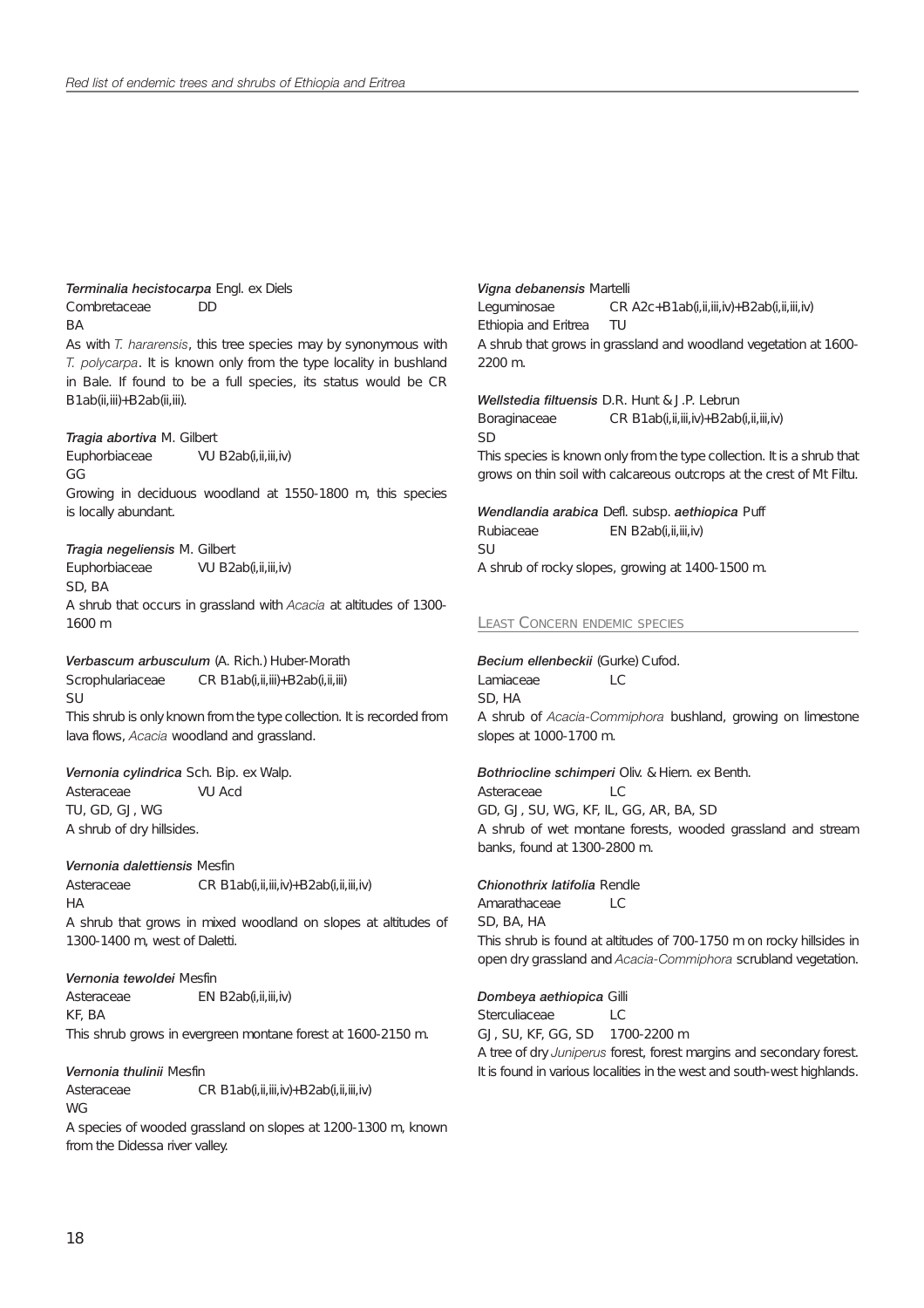*Echinops longisetus* A. Rich. Asteraceae LC GD, GJ, WU, SU, WG, AR, HA, BA, KF, GG, SD This shrub species occurs in a variety of habitats (e.g. rocky open woodland, pasture, forest margins, along roadsides) at altitudes of 2000-4000 m.

#### *Erythrina brucei* Schweinf.

Leguminosae LC WU, WG, GJ, SU, BA, HA, IL, KF, GD, GG, SD A tree of open places in upland forest vegetation, found at 1200- 2900 m.

#### *Euphorbia dumalis* S. Carter

Euphorbiaceae LC SU, AR, KF, SD, BA This shrub grows in disturbed forest margins around villages at altitudes of 2400-3600 m.

#### *Leucas abyssinica* (Benth.) Briq.

Lamiaceae LC Ethiopia and Eritrea TU, GD, GG, SD, BA A shrub of mountain bushland, rocky slopes, high grassland and forest edges, found at 1300-2600 m.

#### *Lippia adoensis* Hochst. ex Walp.

Verbenaceae LC Ethiopia and Eritrea TU, GJ, SU, AR, HA, KF, GG A shrub that is common in disturbed areas and at forest margins, growing at 1900-2450 m.

*Millettia ferruginea* (Hochst.) Bak. subsp. *darassana* (Cuf.) Gillett Leguminosae LC WG, SU, HA, BA, IL, KF, SD A tree that is found in rainforest, riparian forest and woodland at 1600-2500 m.

#### *Millettia ferruginea* (Hochst.) Bak. subsp. *ferruginea*

Leguminosae LC TU, GD, GJ, SU, WG, HA, IL A tree of upland forest, riparian forest and coffee plantations, growing at altitudes of 1000-2500 m.

*Rhus glutinosa* A. Rich. subsp*. neoglutinosa* (M. Gilbert) M. Gilbert

Anacardiaceae LC TU, WU, SU, WG, AR, BA, HA A shrub species of forest margins and open bushland on rocky slopes, growing at altitudes of 1800-3000 m.

*Senecio myriocephalus* Sch. Bip. ex A. Rich. Asteraceae LC TU, GD, WU, SU, KF, HA, BA, SD, AR Growing in forest margins at altitudes of 2250-3200 m, this shrub is associated with *Hagenia, Erica* and *Podocarpus*. It is used as a hedge plant.

*Solanecio gigas* (Vatke) C. Jeffrey Asteraceae LC GD, GJ, WU, SU, BA, KF, IL A shrub that grows in montane forest clearings and on river banks at altitudes of 1750-3350 m. It is grown as a hedge plant.

#### *Tinnea somalensis* Gurke ex Chiov.

Lamiaceae LC AR, BA, SD A shrub of open woodland and wooded grassland on calcareous soils, growing at altitudes of 1100-1900 m.

#### *Vepris dainellii* (Pichi-Serm.) Kokwaro

Rutaceae LC GJ, SU, WG, IL, KF, SD, BA This species is an understorey tree of moist montane forest, growing with *Podocarpus* or *Aningeria* at 1000-2500 m.

#### *Vernonia filigera* Oliv. & Hiern.

Asteraceae LC TU, GD, SU, KF, SD A shrub recorded from wooded grassland, seepage area, and rocky slopes near lakes at 1900-2850 m.

*Vernonia leopoldi* (Sch. Bip. ex Walp.) Vatke Asteraceae LC TU, GD, GJ, SU, WG, KF, HA This shrub is recorded from hillsides, gorges, roadside thickets and forest margins at 1850-2850 m.

*Vernonia rueppellii* Sch. Bip. ex Walp. Asteraceae LC TU, GD, SU, AR, BA, SD, KF, HA A species that grows at forest margins and in grassland on open montane slopes at 2150-3000 m.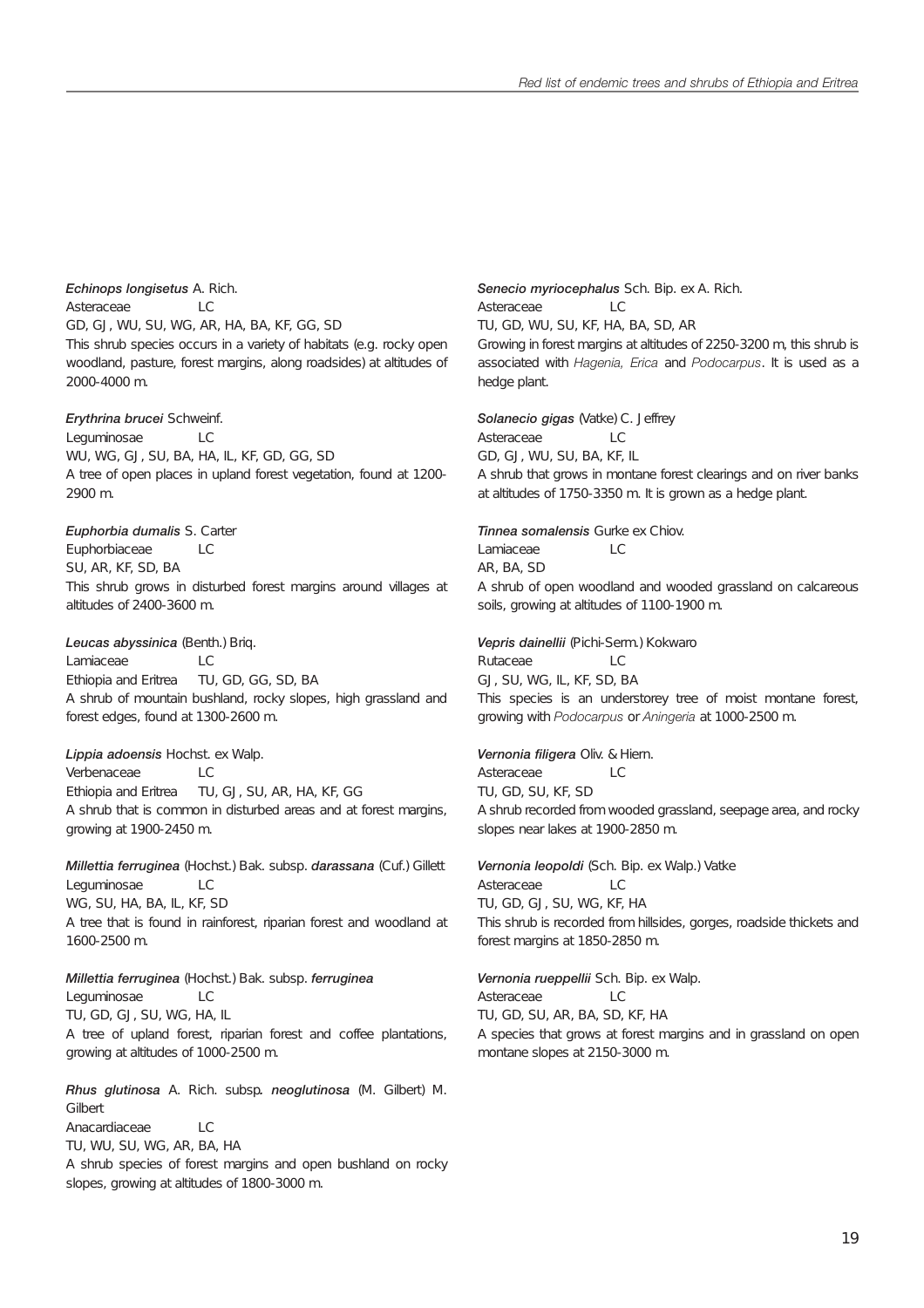### Annex IUCN RED LIST CATEGORIES AND CRITERIA

#### **Extinct (EX)**

A taxon is Extinct when there is no reasonable doubt that the last individual has died. A taxon is presumed Extinct when exhaustive surveys in known and/or expected habitat, at appropriate times (diurnal, seasonal, annual), throughout its historic range have failed to record an individual. Surveys should be over a time frame appropriate to the taxon's life cycle and life form.

#### **Extinct in the Wild (EW)**

A taxon is Extinct in the Wild when it is known only to survive in cultivation, in captivity or as a naturalized population (or populations) well outside the past range. A taxon is presumed Extinct in the Wild when exhaustive surveys in known and/or expected habitat, at appropriate times (diurnal, seasonal, annual), throughout its historic range have failed to record an individual. Surveys should be over a time frame appropriate to the taxon's life cycle and life form.

#### **Critically Endangered (CR)**

A taxon is Critically Endangered when the best available evidence indicates that it meets any of the criteria A to E for Critically Endangered (see Section V), and it is therefore considered to be facing an extremely high risk of extinction in the wild.

#### **Endangered (EN)**

A taxon is Endangered when the best available evidence indicates that it meets any of the criteria A to E for Endangered (see Section V), and it is therefore considered to be facing a very high risk of extinction in the wild.

#### **Vulnerable (VU)**

A taxon is Vulnerable when the best available evidence indicates that it meets any of the criteria A to E for Vulnerable (see Section V), and it is therefore considered to be facing a high risk of extinction in the wild.

#### **Near Threatened (NT)**

A taxon is Near Threatened when it has been evaluated against the criteria but does not qualify for Critically Endangered, Endangered or Vulnerable now, but is close to qualifying for or is likely to qualify for a threatened category in the near future.

#### **Least Concern (LC)**

A taxon is Least Concern when it has been evaluated against the criteria and does not qualify for Critically Endangered, Endangered, Vulnerable or Near Threatened. Widespread and abundant taxa are included in this category.

#### **Data Deficient (DD)**

A taxon is Data Deficient when there is inadequate information to make a direct, or indirect, assessment of its risk of extinction based on its distribution and/or population status. A taxon in this category may be well studied, and its biology well known, but appropriate data on abundance and/or distribution are lacking. DD is therefore not a category of threat. Listing of taxa in this category indicates that more information is required and acknowledges the possibility that future research will show that threatened classification is appropriate. It is important to make positive use of whatever data are available. In many cases great care should be exercised in choosing between DD and a threatened status. If the range of a taxon is suspected to be relatively circumscribed, and a considerable period of time has elapsed since the last record of the taxon, threatened status may well be justified*.*

#### **Not Evaluated (NE)**

A taxon is Not Evaluated when it is has not yet been evaluated against the criteria.

THE CRITERIA FOR CRITICALLY ENDANGERED, ENDANGERED AND VULNERABLE

#### **Critically Endangered (CR)**

A taxon is Critically Endangered when the best available evidence indicates that it meets any of the following criteria (A to E), and it is therefore considered to be facing an extremely high risk of extinction in the wild:

- A. Reduction in population size based on any of the following:
	- 1. An observed, estimated, inferred or suspected population size reduction of 90 per cent over the last 10 years or three generations, whichever is the longer, where the causes of the reduction are clearly reversible AND understood AND ceased, based on (and specifying) any of the following:
		- (a) direct observation
		- (b) an index of abundance appropriate to the taxon
		- (c) a decline in area of occupancy, extent of occurrence and/or quality of habitat
		- (d) actual or potential levels of exploitation
		- (e) the effects of introduced taxa, hybridization, pathogens, pollutants, competitors or parasites.
	- 2. An observed, estimated, inferred or suspected population size reduction of *≥*80 per cent over the last 10 years or three generations, whichever is the longer*,* where the reduction or its causes may not have ceased OR may not be understood OR may not be reversible*,* based on (and specifying) any of (a) to (e) under A1.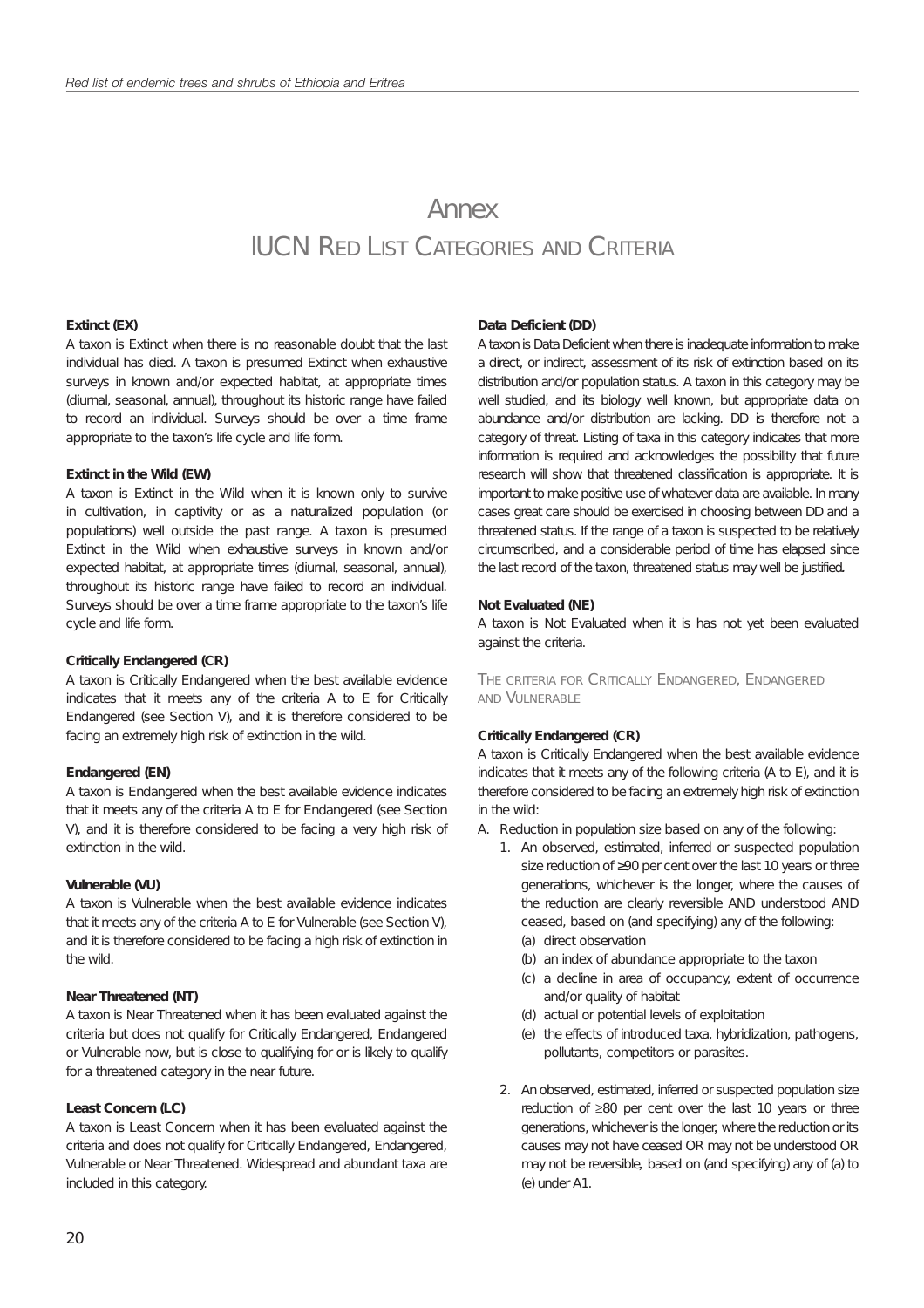- 3. A population size reduction of *≥*80 per cent, projected or suspected to be met within the next 10 years or three generations, whichever is the longer (up to a maximum of 100 years), based on (and specifying) any of (b) to (e) under A1.
- 4. An observed, estimated, inferred, projected or suspected population size reduction of 80 per cent over any 10 year or three generation period, whichever is longer (up to a maximum of 100 years in the future), where the time period must include both the past and the future, and where the reduction or its causes may not have ceased OR may not be understood OR may not be reversible, based on (and specifying) any of (a) to (e) under A1.
- B. Geographic range in the form of either B1 (extent of occurrence) OR B2 (area of occupancy) OR both:
	- 1. Extent of occurrence estimated to be less than  $100 \; \text{km}^2$ , and estimates indicating at least two of a-c:
		- (a) Severely fragmented or known to exist at only a single location.
		- (b) Continuing decline, observed, inferred or projected, in any of the following:
			- (i) extent of occurrence
			- (ii) area of occupancy
			- (iii) area, extent and/or quality of habitat
			- (iv) number of locations or subpopulations
			- (v) number of mature individuals.
		- (c) Extreme fluctuations in any of the following:
			- (i) extent of occurrence
			- (ii) area of occupancy
			- (iii) number of locations or subpopulations
			- (iv) number of mature individuals.
	- 2. Area of occupancy estimated to be less than 10 km<sup>2</sup>, and estimates indicating at least two of a-c:
		- (a) Severely fragmented or known to exist at only a single location.
		- (b) Continuing decline, observed, inferred or projected, in any of the following:
			- (i) extent of occurrence
			- (ii) area of occupancy
			- (iii) area, extent and/or quality of habitat
			- (iv) number of locations or subpopulations
			- (v) number of mature individuals.
		- (c) Extreme fluctuations in any of the following:
			- (i) extent of occurrence
			- (ii*)* area of occupancy
			- (iii*)* number of locations or subpopulations
			- (iv) number of mature individuals.
- C. Population size estimated to number fewer than 250 mature individuals and either:
	- 1. An estimated continuing decline of at least 25 per cent within three years or one generation, whichever is longer, (up to a maximum of 100 years in the future) OR
	- 2. A continuing decline, observed, projected, or inferred, in numbers of mature individuals AND at least one of the following (a-b):
		- (a) Population structure in the form of one of the following:
			- (i) no subpopulation estimated to contain more than 50 mature individuals, OR
			- (ii) at least 90 per cent of mature individuals in one subpopulation.
		- (b) Extreme fluctuations in number of mature individuals.
- D. Population size estimated to number fewer than 50 mature individuals.
- E. Quantitative analysis showing the probability of extinction in the wild is at least 50 per cent within 10 years or three generations, whichever is the longer (up to a maximum of 100 years).

#### **Endangered (EN)**

A taxon is Endangered when the best available evidence indicates that it meets any of the following criteria (A to E), and it is therefore considered to be facing a very high risk of extinction in the wild:

- A. Reduction in population size based on any of the following:
	- 1. An observed, estimated, inferred or suspected population size reduction of 70 per cent over the last 10 years or three generations, whichever is the longer, where the causes of the reduction are clearly reversible AND understood AND ceased, based on (and specifying) any of the following:
		- (a) direct observation
		- (b) an index of abundance appropriate to the taxon
		- (c) a decline in area of occupancy, extent of occurrence and/or quality of habitat
		- (d) actual or potential levels of exploitation
		- (e) the effects of introduced taxa, hybridization, pathogens, pollutants, competitors or parasites.
	- 2. An observed, estimated, inferred or suspected population size reduction of *≥*50 per cent over the last 10 years or three generations, whichever is the longer*,* where the reduction or its causes may not have ceased OR may not be understood OR may not be reversible, based on (and specifying) any of (a) to (e) under A1.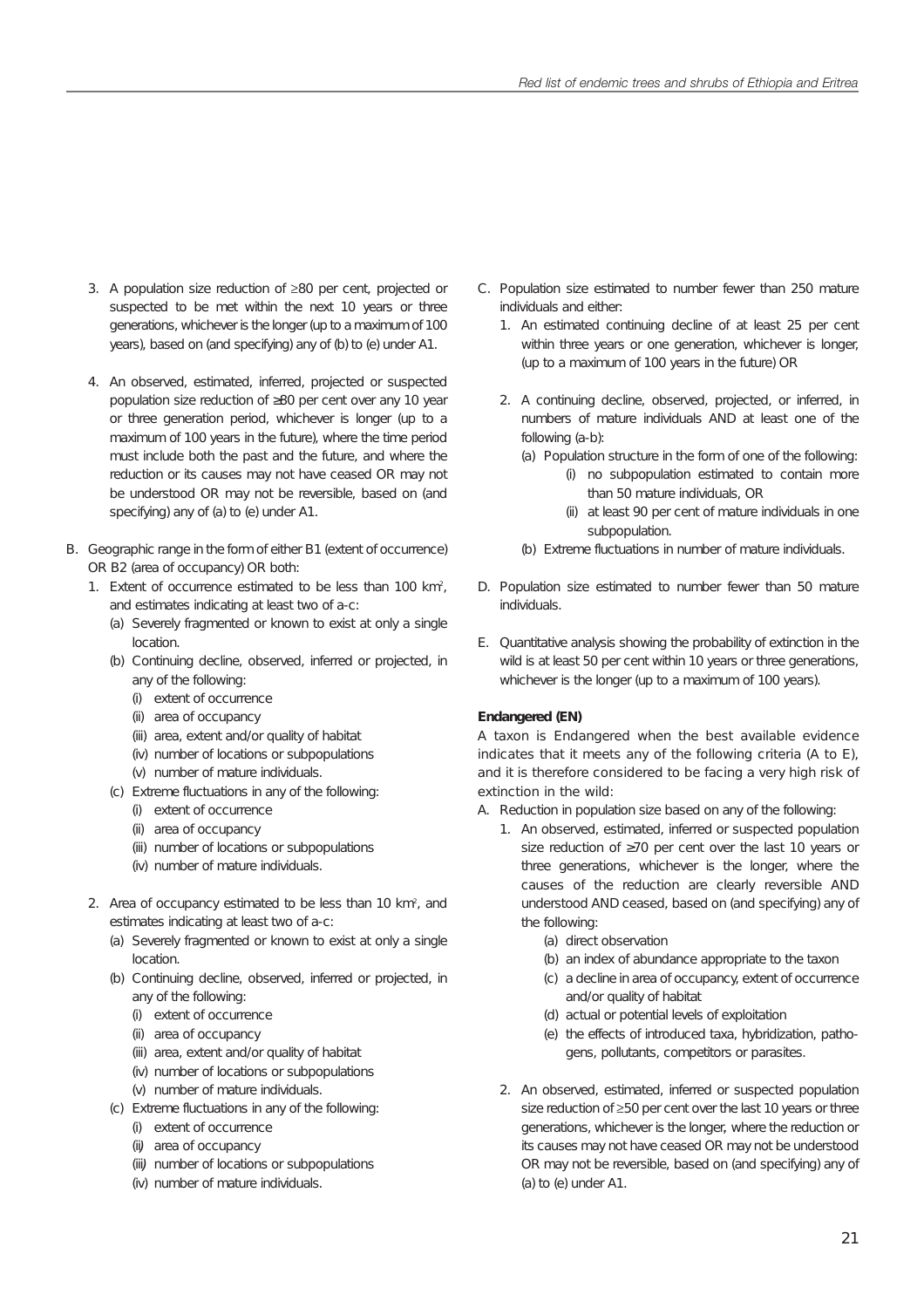- 3. A population size reduction of *≥*50 per cent, projected or suspected to be met within the next 10 years or three generations, whichever is the longer (up to a maximum of 100 years), based on (and specifying) any of (b) to (e) under A1.
- 4. An observed, estimated, inferred, projected or suspected population size reduction of 50 per cent over any 10 year or three generation period, whichever is longer (up to a maximum of 100 years in the future), where the time period must include both the past and the future, AND where the reduction or its causes may not have ceased OR may not be understood OR may not be reversible, based on (and specifying) any of (a) to (e) under A1.
- B. Geographic range in the form of either B1 (extent of occurrence) OR B2 (area of occupancy) OR both:
	- 1. Extent of occurrence estimated to be less than  $5000 \; \text{km}^2$ , and estimates indicating at least two of a-c:
		- (a) Severely fragmented or known to exist at no more than five locations.
		- (b) Continuing decline, observed, inferred or projected, in any of the following:
			- (i) extent of occurrence
			- (ii) area of occupancy
			- (iii) area, extent and/or quality of habitat
			- (iv) number of locations or subpopulations
			- (v) number of mature individuals.
		- (c) Extreme fluctuations in any of the following:
			- (i) extent of occurrence
			- (ii) area of occupancy
			- (iii) number of locations or subpopulations
			- (iv) number of mature individuals.
	- 2. Area of occupancy estimated to be less than 500 km<sup>2</sup>, and estimates indicating at least two of a-c:
		- (a) Severely fragmented or known to exist at no more than five locations.
		- (b) Continuing decline, observed, inferred or projected, in any of the following:
			- (i) extent of occurrence
			- (ii) area of occupancy
			- (iii) area, extent and/or quality of habitat
			- (iv) number of locations or subpopulations
			- (v) number of mature individuals.
		- (c) Extreme fluctuations in any of the following:
			- (i) extent of occurrence
			- (ii) area of occupancy
			- (iii) number of locations or subpopulations
			- (iv) number of mature individuals.
- C. Population size estimated to number fewer than 2500 mature individuals and either:
	- 1. An estimated continuing decline of at least 20 per cent within five years or two generations, whichever is longer, (up to a maximum of 100 years in the future) OR
	- 2. A continuing decline, observed, projected, or inferred, in numbers of mature individuals AND at least one of the following (a-b):
		- (a) Population structure in the form of one of the following: (i) no subpopulation estimated to contain more than
			- 250 mature individuals, OR
			- (ii) at least 95 per cent of mature individuals in one subpopulation.
		- (b) Extreme fluctuations in number of mature individuals.
- D. Population size estimated to number fewer than 250 mature individuals.
- E. Quantitative analysis showing the probability of extinction in the wild is at least 20 per cent within 20 years or five generations, whichever is the longer (up to a maximum of 100 years).

#### **Vulnerable (VU)**

A taxon is Vulnerable when the best available evidence indicates that it meets any of the following criteria (A to E), and it is therefore considered to be facing a high risk of extinction in the wild:

- A. Reduction in population size based on any of the following:
	- 1. An observed, estimated, inferred or suspected population size reduction of 50 per cent over the last 10 years or three generations, whichever is the longer, where the causes of the reduction are: clearly reversible AND understood AND ceased, based on (and specifying) any of the following:
		- (a) direct observation
		- (b) an index of abundance appropriate to the taxon
		- (c) a decline in area of occupancy, extent of occurrence and/or quality of habitat
		- (d) actual or potential levels of exploitation
		- (e) the effects of introduced taxa, hybridization, pathogens, pollutants, competitors or parasites.
	- 2. An observed, estimated, inferred or suspected population size reduction of 30 per cent over the last 10 years or three generations, whichever is the longer*,* where the reduction or its causes may not have ceased OR may not be understood OR may not be reversible*,* based on (and specifying) any of (a) to (e) under A1.
	- 3. A population size reduction of *≥*30 per cent, projected or suspected to be met within the next 10 years or three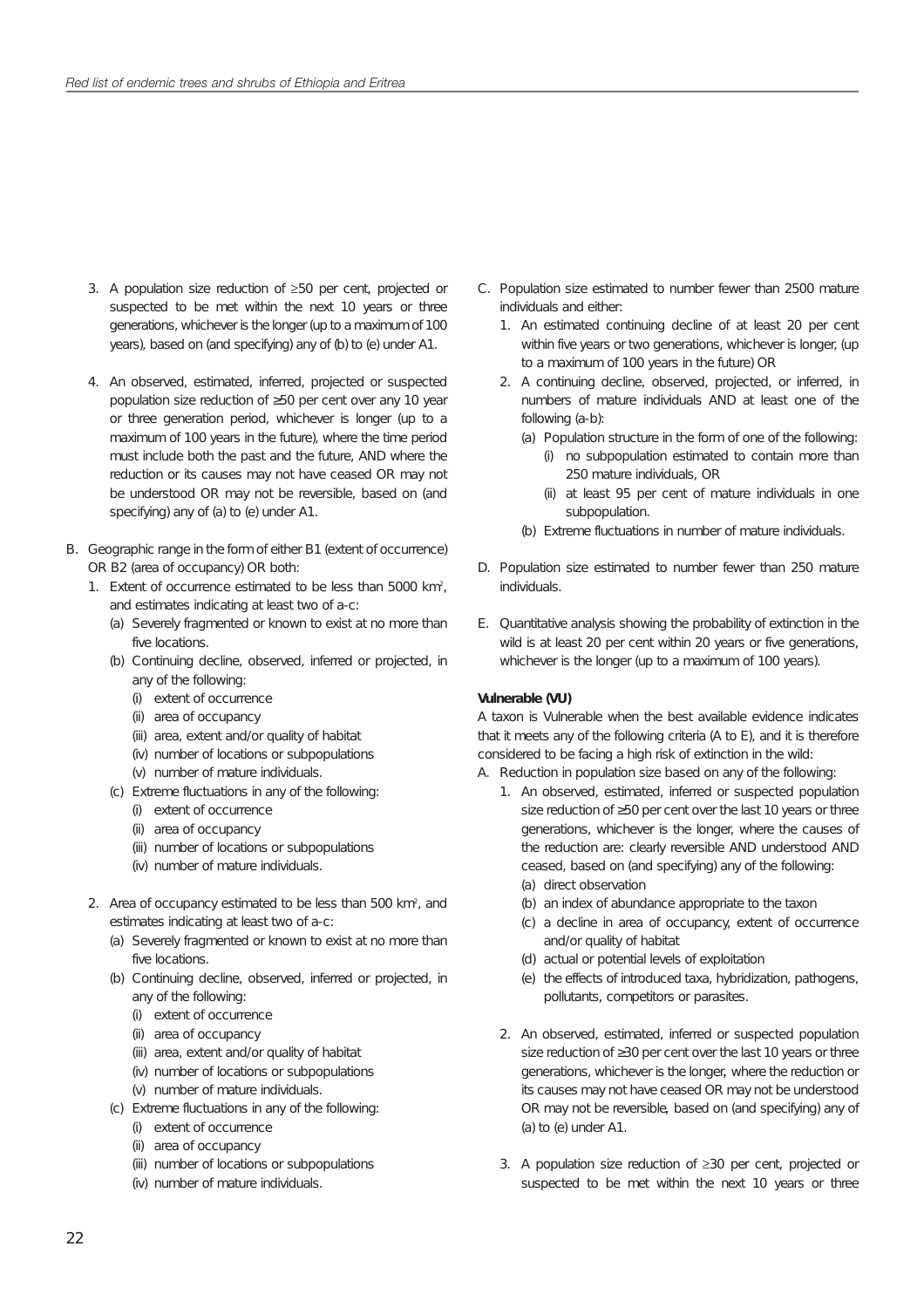generations, whichever is the longer (up to a maximum of 100 years), based on (and specifying) any of (b) to (e) under A1.

- 4. An observed, estimated, inferred, projected or suspected population size reduction of 30 per cent over any 10 year or three generation period, whichever is longer (up to a maximum of 100 years in the future), where the time period must include both the past and the future, AND where the reduction or its causes may not have ceased OR may not be understood OR may not be reversible, based on (and specifying) any of (a) to (e) under A1.
- B. Geographic range in the form of either B1 (extent of occurrence) OR B2 (area of occupancy) OR both:
	- 1. Extent of occurrence estimated to be less than 20,000 km<sup>2</sup>, and estimates indicating at least two of a-c:
		- (a) Severely fragmented or known to exist at no more than 10 locations.
		- (b) Continuing decline, observed, inferred or projected, in any of the following:
			- (i) extent of occurrence
			- (ii) area of occupancy
			- (iii) area, extent and/or quality of habitat
			- (iv) number of locations or subpopulations
			- (v) number of mature individuals.
		- (c) Extreme fluctuations in any of the following:
			- (i) extent of occurrence
			- (ii) area of occupancy
			- (iii) number of locations or subpopulations
			- (iv) number of mature individuals.
	- 2. Area of occupancy estimated to be less than 2000 km<sup>2</sup>, and estimates indicating at least two of a-c:
		- (a) Severely fragmented or known to exist at no more than 10 locations.
		- (b) Continuing decline, observed, inferred or projected, in any of the following:
			- (i) extent of occurrence
			- (ii) area of occupancy
			- (iii) area, extent and/or quality of habitat
			- (iv) number of locations or subpopulations
			- (v) number of mature individuals.
		- (c) Extreme fluctuations in any of the following:
			- (i) extent of occurrence
			- (ii) area of occupancy
			- (iii) number of locations or subpopulations
			- (iv) number of mature individuals.
- C. Population size estimated to number fewer than 10,000 mature individuals and either:
	- 1. An estimated continuing decline of at least 10 per cent within 10 years or three generations, whichever is longer, (up to a maximum of 100 years in the future) OR
	- 2. A continuing decline, observed, projected, or inferred, in numbers of mature individuals AND at least one of the following (a-b):
		- (a) Population structure in the form
			- of one of the following:
			- (i) no subpopulation estimated to contain more than 1000 mature individuals, OR
			- (ii) all mature individuals are in one subpopulation.
		- (b) Extreme fluctuations in number of mature individuals.
- D. Population very small or restricted in the form of either of the following:
	- 1. Population size estimated to number fewer than 1000 mature individuals.
	- 2. Population with a very restricted area of occupancy (typically less than 20 km<sup>2</sup>) or number of locations (typically five or fewer) such that it is prone to the effects of human activities or stochastic events within a very short time period in an uncertain future, and is thus capable of becoming Critically Endangered or even Extinct in a very short time period.
- E. Quantitative analysis showing the probability of extinction in the wild is at least 10 per cent within 100 years.

Source: IUCN (2001)